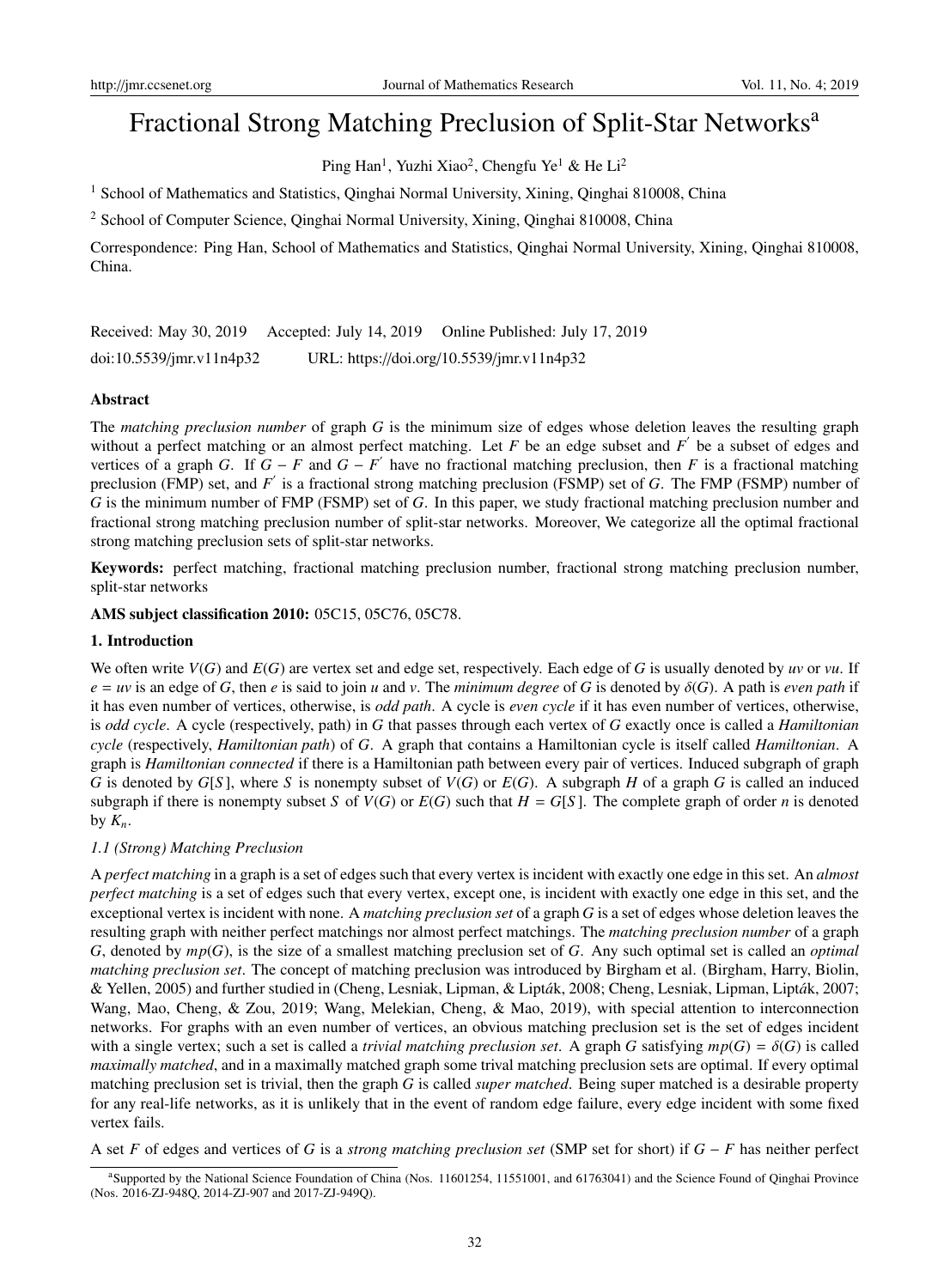

Figure 1. The generator graph for split-stars

matchings nor almost perfect matchings. The *strong matching preclusion number* (SMP number for short) of *G*, denoted by  $smp(G)$ , is the minimum number of SMP sets of *G*. A SMP set is optimal if  $|F| = smp(G)$ . The problem of strong matching preclusion set was proposed by Park and Ihm (Park & Ihm) and further studied by (Mao, Wang, Cheng, & Melekian, 2018), with special attention to interconnection networks. We remark that if *F* is an optimal strong matching preclusion set, then we may assume that no edge in *F* is incident with a vertex in *F*. It follows from the definitions of  $mp(G)$  and  $smp(G)$  that  $smp(G) \leq mp(G) \leq \delta(G)$ . If  $smp(G) = \delta(G)$ , then *G* is *strongly maximally matched*. In addition, for any strong matching preclusion set *F*, if *G* − *F* has isolated vertices, then *G* is *strongly super matched* and we say *F* to be a trivial strong matching preclusion set, otherwise *F* is nontrivial.

#### *1.2 Fractional(strong) Matching Preclusion*

A standard way to consider matchings in polyhedral combinatorics is as follows. Given a set of edges *S* of *G*, we define *f*<sup>S</sup> to be the indicator function of *S*, that is,  $f^S : E(G) \longrightarrow \{0, 1\}$  such that  $f_S(e) = 1$  if and only if  $e \in S$ . Let *X* be a set of vertices of *G*. We denote  $\tau(X)$  to be the set of edges with exactly one end in *X*. If  $X = \{v\}$ , we write  $\tau(v)$  instead of  $\tau(\{v\})$ . Clearly,  $f^M : E(G) \longrightarrow \{0, 1\}$  is the indicator function of the perfect matching *M* if  $\sum_{e \in \tau(v)} f^M(e) = 1$  for each vertex *v* of *G*, and  $f^M : E(G) \longrightarrow \{0, 1\}$  is the indicator function of the almost perfect matching *M* if  $\sum_{e \in \tau(v)} f^M(e) = 1$  for each vertex v of G, except one vertex say v, and  $\sum_{e \in \tau(v)} f^{M}(e) = 0$ . In fact,  $f^{M}(E(G)) = |V(G)|/2$  if M is a perfect matching and  $f^M(E(G)) = (|V(G) - 1)|/2$  if *M* is an almost perfect matching. A relaxation from an integer set to a continuous set is to replace the codomain of the indicator function from  $\{0, 1\}$  to the interval  $[0, 1]$ . Let  $f : E(G) \longrightarrow [0, 1]$ . Naturally, we call *f* a *fractional matching* if  $\sum_{e \in \tau(v)} f(e) \leq 1$  for each vertex *v* of *G*. Similarly, *f* is a *fractional perfect matching* if  $\sum_{e \in \tau(v)} f(e) = 1$  for each vertex *v* of *G*. Thus, if *f* is a fractional perfect matching, then

$$
f(E(G)) = \sum_{e \in E(G)} f(e) = \frac{1}{2} \sum_{v \in V(G)} \sum_{e \sim v} f(e) = \frac{|V(G)|}{2}.
$$

Recently, Y. Liu and W. Liu (Y. Liu & W. Liu, 2016) introduced such a generalization by precluding fractional perfect matchings only. An edge subset *F* of *G* is a *fractional matching preclusion set* (FMP set for short) if *G* − *F* has no fractional perfect matchings. In addition, the *fractional matching preclusion number* (FMP number for short) of *G*, denoted by  $fmp(G)$ , is the minimum size of  $FMP$  sets of *G*, that is,  $fmp(G) = min\{|F| : F$  is an FMP set}. Clearly,

$$
fmp(G) \le \delta(G),
$$

and by the definition of  $fmp(G)$ , when  $|V(G)|$  is even,

$$
mp(G) \leq fmp(G).
$$

If  $fmp(G) = \delta(G)$ , then *G* is *fractional maximally matched*. If  $G - F$  has isolated vertices for every optimal fractional matching preclusion set *F*, then *G* is *fractional super matched*.

Liu and Liu (Y. Liu & W. Liu, 2016) also introduced a generalization of strong matching preclusion under the same assumption by precluding fractional perfect matchings only. A set *F* of edges and vertices of *G* is a *fractional strong matching preclusion set* (FSMP set for short) if *G* −*F* has no fractional perfect matchings. The *fractional strong matching preclusion number* (FSMP number for short) of *G*, denoted by *f smp*(*G*), is the minimum size of FSMP sets of *G*, that is, *f smp*(*G*)=*min*{|*F*|: F is an FSMP set}. Since a fractional matching preclusion set is a fractional strong matching preclusion set, it is clear that

$$
f s m p(G) \le f m p(G) \le \delta(G).
$$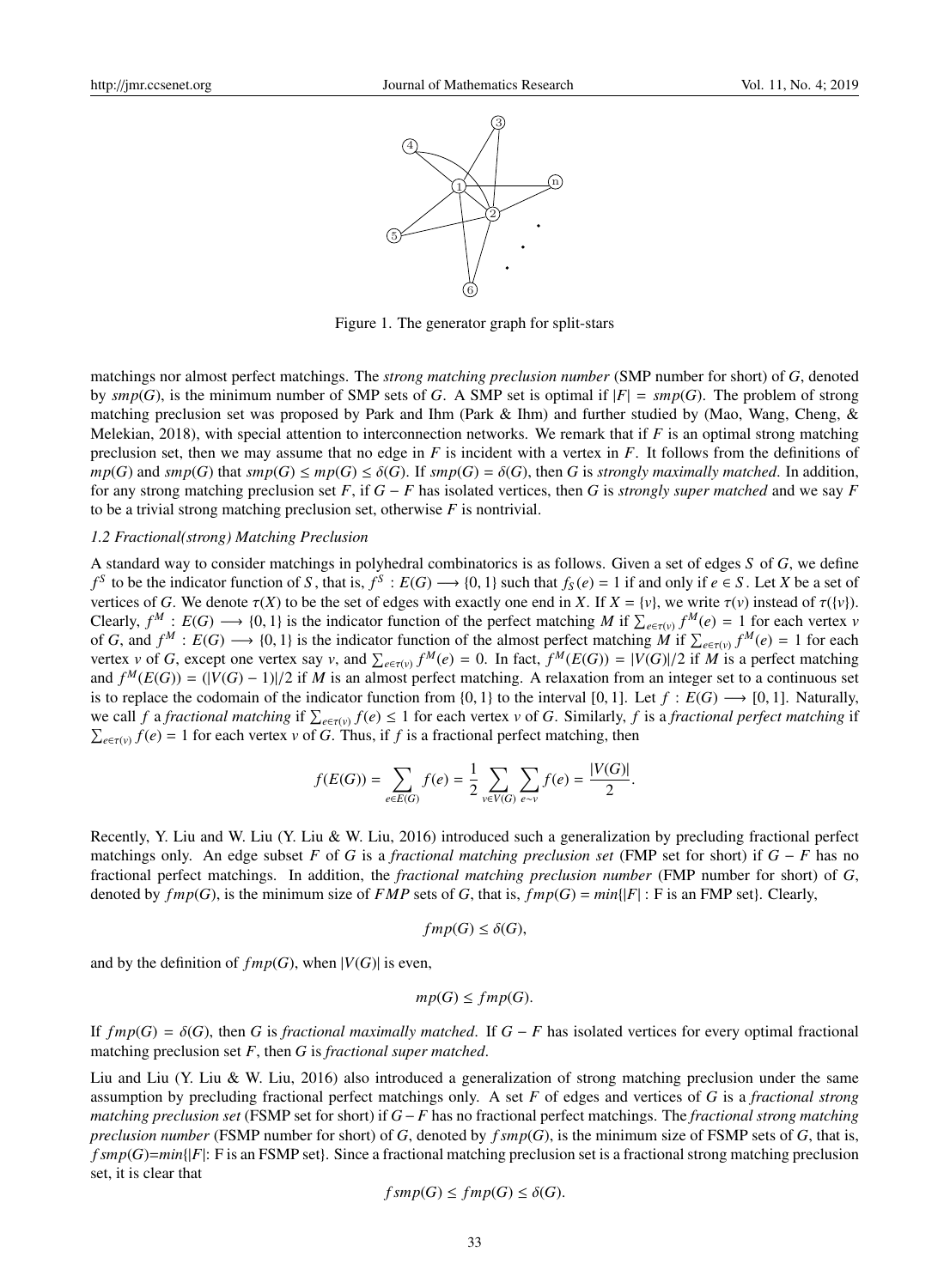

Figure 2.  $S_4^2$ 



Figure 3. *A*<sup>4</sup>

If  $f smp(G) = \delta(G)$ , then *G* is *fractional strongly maximally matched*. In addition, for any fractional strong matching preclusion set *F*, if *G* − *F* has isolated vertices, then *G* is *fractional strongly super matched* and we say *F* to be a trivial fractional strong matching preclusion set, otherwise *F* is nontrivial. For more details about this concept, we refer to the papers (Y. Liu & W. Liu, 2016; Ma, Mao, Cheng, & Wang, 2018).

# *1.3 Split-Star Networks S* <sup>2</sup> *n*

The split-star network as a variant of the star-graph network. In particular, a split-star network can be decomposed into two disjoint alternating group networks. Both the star-graph and alternating group networks are special members of the family of generalized arrangement graphs (Day & Tripathi, 1992; Jwo, Lakshmivarahan, & Dhall, 1993). Therefore, the split-star network inherits the topological properties of the alternating group networks and arrangement graphs, and can be a good candidate for a multiprocessor interconnection.

In this paper, we study fractional strong matching preclusion problem for the split-star networks. We first give the definition of the *split-star*  $S_n^2$  introduced in (Cheng, Lesniak, & Park, 2001). The vertex set is the set of the *n*! permutations on  $\{1, 2, \dots, n\}$ . To describe the adjacency, it is convenient to look at the generator graph. Consider the generator graph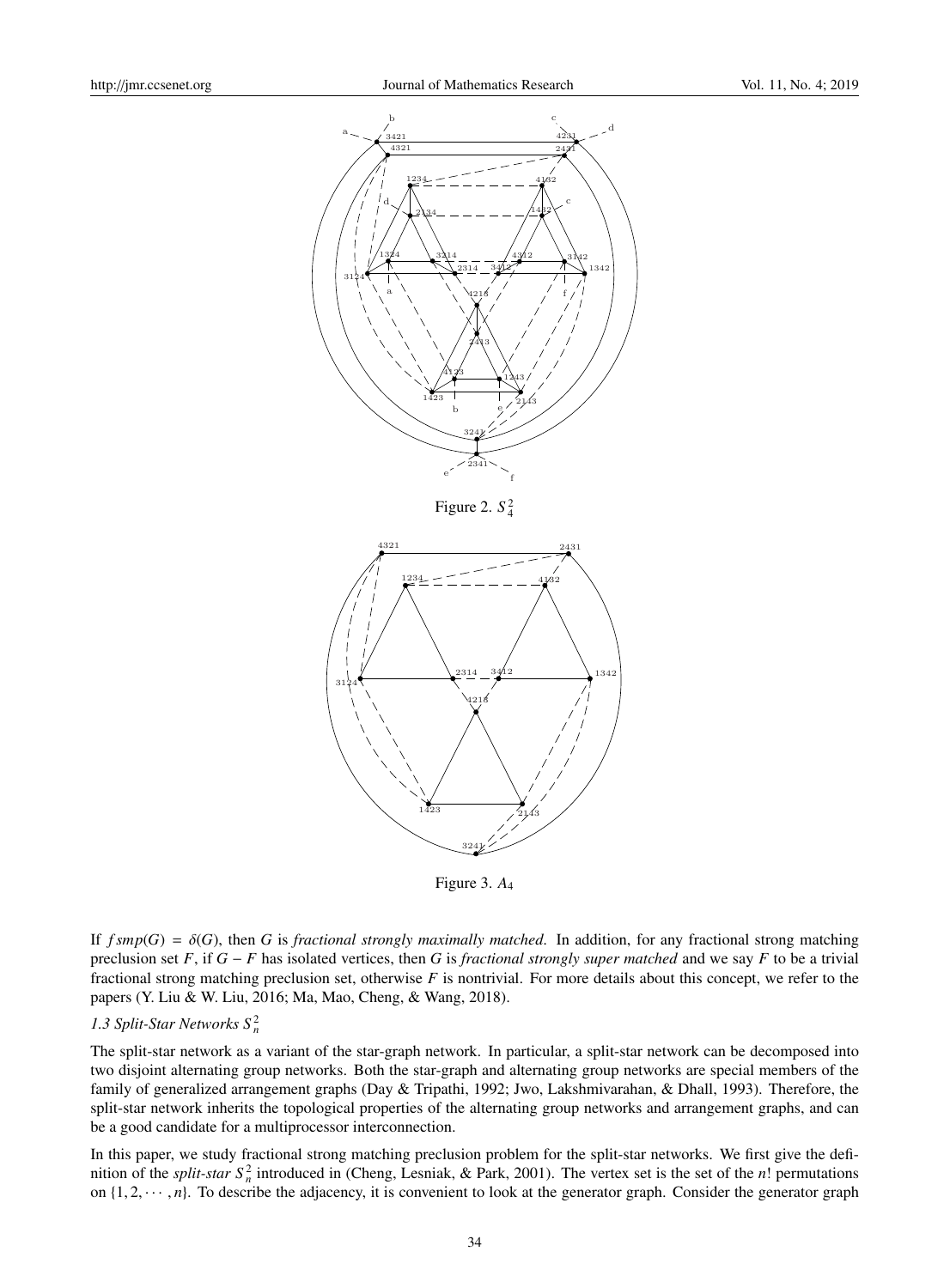in Figure 1 (a star with the root split). Two permutations are adjacent if one can be obtained from the other by either a *2-exchange* or a *3-rotation*. A 2-exchange interchanges the symbols in positions 1 and 2 (that is, corresponding to the center edge (1, 2) in Figure 1). A 3-rotation rotates the symbols in the positions labelled by the vertices of a triangle, that is, the triangle with vertices 1, 2 and *k* for some  $k \in \{3, 4, \dots, n\}$ . The rotation can be forward or reverse. So there are two 3-rotations for each *k*. Thus,  $S_n^2$  is a  $(2n - 3)$ -regular graph with *n*! vertices. Throughout this paper, we use  $[a_1, a_2, a_3, \dots, a_n]$  to denote a permutation written as a rearrangement of objects, that is,  $a_i$  in position *i*. However, for notational simplicity in pictures, this permutation is written as  $a_1a_2a_3\cdots a_n$ .

Let  $V_n^{n,i}$  be the set of all vertices in  $S_n^2$  with the *n*th position having value *i*, i.e.,  $V_n^{n,i} = \{p | p = \underbrace{xx \cdots x}_{n-1} i, x$  is a don't care

symbol). The set  $\{V_n^{n,i}|1 \le i \le n\}$  forms a partition of  $V(S_n^2)$ . Let  $S_{n-1}^{2:i}$  denote the subgraph of  $S_n^{n-1}$  induced by  $V_n^{n:i}$ , i.e.,  $S_{n-1}^{2:i} = S_n^2[V_n^{n:i}]$ , it is easy to know that  $S_{n-1}^{2:i}$  is isomorphic to  $S_{n-1}^2$ . Every vertex v in  $S_{n-1}^{2:i}$  has exactly two neighbors outside of  $S_{n-1}^{2:i}$ ; moreover these two neighbors belong to different  $S_{n-1}^{2:j}$ s, where  $j \neq i$ . We call these neighbors as the  $2:i$  · moreover these two neighbors belong to different  $S^{2:j}$ *external-neighbors* of *v*. We call these edges, whose end-vertices belong to different subgraphs, as *cross edges*. For any two vertices in the same subgraph  $S_{n-1}^{2:i}$ , their external-neighbors in other subgraphs are different. For example, a partition of  $S_4^2$  is shown in Figure 2. Let  $S_{n,E}^2$  be a subgraph of  $S_n^2$  induced by the set of even permutations. In other words, all even permutations form the vertex-set of  $S^2_{n,E}$ , in which the adjacency rule is precisely the 3-rotation. We know that  $S^2_{n,E}$ is the *alternating group graph A<sub>n</sub>* (Jwo, Lakshmivarahan, Dhall, 1993). Let  $S^2_{n,0}$  be a subgraph of  $S^2_n$  induced by the set of all odd permutations, in which the adjacency rule is precisely the 3-rotation. We have that  $S^2_{n,O}$  is isomorphic to  $A_n$ and  $S_{n,O}^2$  is isomorphic to  $S_{n,E}^2$  via the 2-exchange  $\phi(a_1a_2a_3\cdots a_n) = a_2a_1a_3\cdots a_n$ . Hence, there are  $\frac{n!}{2}$  matching edges between  $S_{n,E}^2$  and  $S_{n,O}^2$ , i.e., there is one to one correspondence between  $S_{n,E}^2$  and  $S_{n,O}^2$ . Indeed, the split-star network  $S_n^2$ is introduced in (Cheng et al., 2001) which is the companion graph of  $A_n$ . In this paper, we study the fractional strong matching preclusion problem for the split-star graph. Because deletion of vertices is allowed, the analysis will be more involved than the analysis of the correspond matching preclusion problem.

#### *1.4 Related Results*

We summarize some knowledge which will be needed later.

Proposition 1 (Scheinerman & Ullman, 1997) *The graph G has a fractional perfect matching if and only if there is a partition*  $\{V_1, V_2, \cdots, V_n\}$  *of the vertex set of*  $V(G)$  *such that, for each i, the graph*  $G[V_i]$  *is either*  $K_2$  *or a Hamiltonian graph on odd number of vertices.*

lemma 1 (Ma, Mao, Cheng, & Melekian, 2018.) Let G be fractional strongly super matched graph with  $\delta(G) \geq 2$ . If F *is a trivial FSMP set of G and G* − *F has an isolated vertex v, then G* − *F* − *v has a fractional perfect matching.*

Before we prove the fractional strong perfect matching preclusion results of  $S_n^2$ , now we need some preliminary results on the perfect matching preclusion, strong perfect matching preclusion and Hamiltonian properties of graphs  $S_n^2$  and  $A_n$ .

**Theorem 1** (Hsu, Li, Tan, & Hsu, 2004) Let  $n \geq 4$ . Suppose  $F \subseteq V(A_n) \cup E(A_n)$ . If  $|F| \leq 2n - 7$ , then  $A_n - F$  is *Hamiltonian connected; if*  $|F| \leq 2n - 6$ *, then*  $A_n - F$  *is Hamiltonian.* 

**Theorem 2** (Cheng, Lesniak, Lipman, & Lipták, 2008) *Suppose n* ≥ 4*. Then*  $mp(A_n) = 2n - 4$  *and*  $mp(S_n^2) = 2n - 3$ *. Moreover, every optimal matching preclusion set is trivial.*

**Theorem 3** (Bonneville, Cheng, & Renzi, 2011) *Let*  $n \geq 4$ *. Then*  $\text{smp}(A_n) = 2n - 4$ *. Moreover*  $A_n$  *is super strongly matched; that is, every optimal strong matching preclusion set of A<sup>n</sup> is trivial.*

**Corollary 1** (Bonneville, Cheng, & Renzi, 2011) Let  $S_n^2$  be a split-star with  $n \geq 4$ . Then  $S_n^2$  is maximally strongly *matched; that is, smp*( $S_n^2$ ) = 2*n* − 3*. Moreover,*  $S_n^2$  *is super strongly matched; that is, every optimal strong matching preclusion set of S* <sup>2</sup> *n is trivial.*

lemma 2 (Cheng & Siddiqui, 2016) *Suppose G has an almost perfect matching M missing v. If v is not an isolated vertex in G, then G has an almost perfect matching missing a vertex other than v.*

#### 2. Main Results

Since  $S_n^2$  has an even number of vertices and is  $(2n - 3)$ -regular, the next result follows by Theorem 2 and  $mp(S_n^2) \le$  $fmp(S_n^2) \leq \delta(S_n^2).$ 

**Theorem 4** Let  $n \geq 4$ . Then  $fmp(S_n^2) = 2n - 3$ . Moreover,  $S_n^2$  is fractional super matched.

We now turn our attention to  $S_n^2$ . Note that  $S_{n-1}^{2i}$  is isomorphic to  $S_{n-1}^2$ , where  $1 \le i \le n$ . it is easy to know that  $S_n^2$  can be decomposed into *n* copies, i.e.,  $S_{n-1}^{2:1}, S_{n-1}^{2:2}, \cdots, S_{n-1}^{2:n}$ . We will prove a more general result.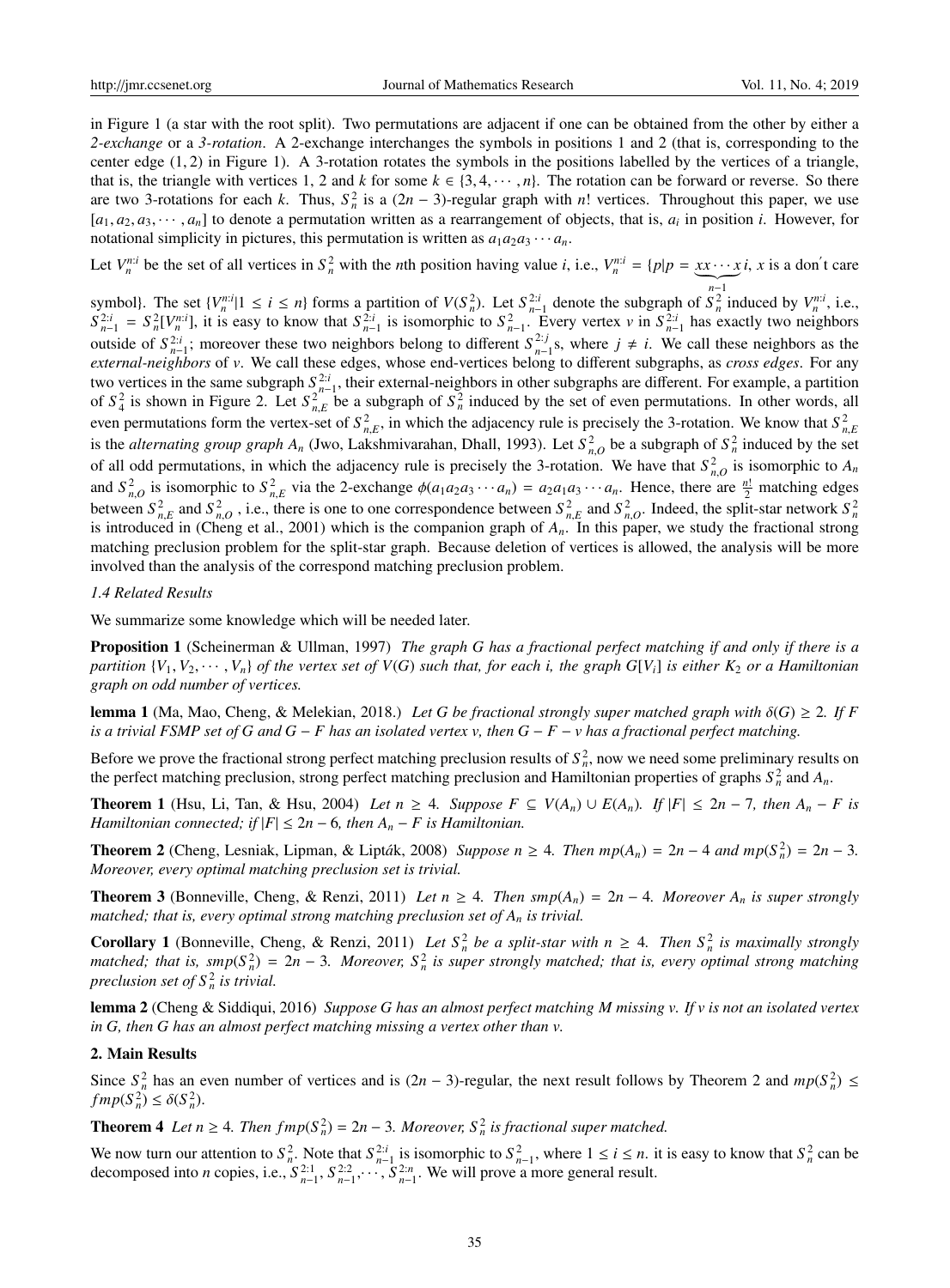# **Theorem 5** If  $S_{n-1}^2$  is fractional strongly super matched for  $n \geq 5$ , then  $S_n^2$  is fractional strongly super matched.

*Proof.* Let  $S_n^2$  be a graph that consists of  $G_1, G_2, \dots, G_n$ , where  $G_1, G_2, \dots, G_n$  are copies of  $S_{n-1}^2$ . Let  $F \subseteq E(S_n^2) \cup V(S_n^2)$ with  $|F| \le 2n - 3$ . Let  $F_i = G_i \cap F$ , where  $1 \le i \le n$ . For notational convenience, we assume  $|F_i| \le |F_1|$  for  $2 \le i \le n$ . We will show that  $S_n^2 - F$  satisfy one of the following: (1)  $S_n^2 - F$  has a fractional perfect matching; (2)  $S_n^2 - F$  has an isolated vertex such that *F* is trivial FSMP set. If (2) is true, then we are done. So we may assume that  $S_n^2 - F$  has no isolated vertices.

**Case 1.**  $|F_1| = 2n - 3$ . Clearly,  $|F_i| = 0$  for each  $F_i$ , where 2 ≤ *i* ≤ *n*. Let  $F'_i$  $a'_1 = F_1 - \{\alpha, \beta\}$ , where  $\{\alpha, \beta\} \subseteq F_1$ . Since  $G_1$  is fractional strongly super matched,  $G_1 - F_1'$  $\frac{1}{1}$  has a fractional perfect matching or  $F_1'$  $\frac{1}{1}$  is a trivial FSMP set of *G*<sub>1</sub>. If *G*<sub>1</sub> − *F*<sup>1</sup> 1 has a fractional perfect matching, we consider to delete elements  $\alpha$  and  $\beta$  from  $G_1 - F_1'$  $\frac{1}{1}$  and construct a fractional perfect matching of  $S_n^2 - F$ . If  $F_1'$  $\frac{1}{1}$  is a trivial FSMP set of  $G_1$  and  $\nu$  is an isolated vertex of  $G_1 - F_1'$  $J_1'$ , then  $G'_1$  $S_1' = G_1 - F_1'$  $\binom{v'}{1} - \{v\}$ has fractional perfect matching by Lemma 1. Similarly, we consider to delete elements  $\alpha, \beta$  and  $\nu$  from  $G_1 - F_1$  $\int_1$  and construct a fractional perfect matching of  $S_n^2 - F$ . Compared with the case that  $F_1'$  $I_1$  is a trivial FSMP set of  $G_1$ , the case that  $G_1 - F_1'$  $\int_1^2$  has a fractional perfect matching is easy and clear to construct a fractional perfect matching of  $S_n^2 - F$ . Therefore we consider the difficult case that  $F'$  $\frac{1}{1}$  is a trivial FSMP set of  $G_1$ . We can easily see that it is possible that  $v \in \{\alpha, \beta\}$ . If  $v \in \{\alpha, \beta\}$ , we only consider to delete elements  $\alpha$  and  $\beta$  from  $G_1 - F_1'$  $\frac{1}{1}$  and this is easier to construct a fractional perfect matching than deleting elements  $\alpha$ ,  $\beta$  and  $\nu$  from  $G_1 - F_1'$  $\int_1^{\pi}$ . So we only consider the case deleting elements  $\alpha$ ,  $\beta$  and  $\nu$  from  $G_1 - F_1'$  $\int_1$  in the following. Since *G*<sup> $\int$ </sup>  $\frac{1}{1}$  has a fractional perfect matching, it follows from Proposition 1 that there is a partition  ${V_1, V_2, \cdots, V_t}$  of the vertex set of  $V(G)$  $\binom{1}{1}$  such that, for each *i*, the graph *G*<sup> $\binom{1}{2}$ </sup>  $I_1[V_i]$  is either graph  $K_2$  or a Hamiltonian graph on odd number of vertices. To show that  $S_n^2 - F$  has a fractional perfect matching, we consider the following cases according to elements  $\alpha$  and  $\beta$ .

**Subcase 1.1.**  $\alpha$  and  $\beta$  are two vertices. If  $\alpha$  and  $\beta$  are two vertices of  $K_2$  induced by  $V_i$ , note that there exists a partition  ${V}'_1$  $'_{1}, V'_{2}$  $V'_{t-1}$  of the vertex set of *V*(*G*<sup>'</sup>  $\mathcal{L}_1'$  –{ $\alpha$ , $\beta$ }) such that,  $G'$  $\int_1^1 -\{\alpha, \beta\}$  has a fractional perfect matching  $f_1$  by Proposition 1. Let  $F_i'$  $\mathbf{y}'_i = \{v \} \cap V(G_i)$  for  $2 \le i \le n$ , where *v* is external-neighbor of *v*. Since  $|F'_i|$  $|I'_i| \leq 1$  and  $G_i$  is  $(2n - 5)$ -regular for 2 ≤ *i* ≤ *n*, *G*<sub>*i*</sub> − *F*<sup><sup>*i*</sup></sup>  $f_i$  has a fractional perfect matching  $f_i$ . Thus  $\{(vv')\}$  and  $f_1, f_2, \dots, f_n$  induce a fractional perfect matching of  $S_n^2 - F$ . If  $\alpha$  is a vertex of  $K_2$  induced by  $V_i$  and  $\beta$  is a vertex of  $K_2$  induced by  $V_j$ , where  $i \neq j$ , there exists a fractional perfect matching  $f_1$  in  $G'_1$  $\alpha'_1$  – { $\alpha, \beta, \gamma, \lambda$ }, where  $\gamma$  is a neighbor of  $\alpha$  in  $K_2$  induced by  $V_i$  and  $\lambda$  is a neighbor of  $\beta$  in  $K_2$ induced by  $V_j$ . Since every vertex in  $G_1$  has exactly two external-neighbors in  $S_n^2 - G_1$  and these two neighbors belong to different  $G_i$ , where  $2 \le i \le n$ , it follows that we may select an external-neighbor for each vertex from  $\{\gamma, \lambda\}$  such that they are in different  $G_i$ 's. Let  $F_i'$  $\alpha'_{i} = {\gamma', \lambda', \nu'} \cap V(G_i)$  for  $2 \leq i \leq n$ , where  $\gamma', \lambda'$  and  $\nu'$  are external-neighbors of  $\gamma, \lambda$ and *v*, respectively. Note that  $|F'_i\rangle$  $\left| \sum_{i=1}^{N} \right| \leq 2$  and *G<sub>i</sub>* is  $(2n - 5)$ -regular, so  $G_i - F_i'$  $\int_i$  has a fractional perfect matching  $f_i$ , where  $2 \le i \le n$ . Thus,  $\{(\gamma\gamma'), (\lambda\lambda'), (\nu\gamma')\}$  and  $f_1, f_2, \cdots, f_n$  induce a fractional perfect matching of  $S_n^2 - F$ . If  $\alpha$  and  $\beta$  are two vertices of a Hamiltonian graph on odd number of vertices induced by *V<sup>i</sup>* , then there is a fractional perfect matching *f*<sup>1</sup> in *G* ′  $\sigma'_1$  – { $\alpha$ , $\beta$ , $\gamma$ } by Proposition 1, where  $\gamma$  is a neighbor of  $\alpha$  in an odd path of  $G'_1$  $I_1' - {\alpha, \beta}$ . Let  $F_i'$  $V_i' = {\gamma', v' } \cap V(G_i)$  for  $2 \le i \le n$ , where  $\gamma'$  and  $\nu'$  are external-neighbors of  $\gamma$  and  $\nu$ , respectively. Note that  $|F|$  $C_i$   $\leq$  2 and *G<sub>i</sub>* is  $(2n - 5)$ -regular, so  $G_i - F_i^{'}$  $f_i$  has a fractional perfect matching  $f_i$ , where  $2 \le i \le n$ . Hence,  $\{(vv'), (\gamma\gamma')\}$  and  $f_1, f_2, \dots, f_n$  induce a fractional perfect matching of  $S_n^2 - F$ . If  $\alpha$  and  $\beta$  are two vertices of two Hamiltonian graphs on odd number of vertices induced by *V<sub>i</sub>* and *V<sub>j</sub>*, respectively, where  $i \neq j$ , then there is a fractional perfect matching  $f_1$  in  $G_1 - F_1 - \{v\}$  by Lemma 1. Let *F* ′  $V_i = \{v' \} \cap V(G_i)$  for  $2 \le i \le n$ , where *v*<sup>'</sup> is external-neighbor of *v*. Since  $|F_i|$  $y'$ <sub>i</sub> ≤ 1 and *G*<sup>*i*</sup> is (2*n* − 3)-regular for 2 ≤ *i* ≤ *n*,  $G_i - F_i'$  $f_i$  has a fractional perfect matching  $f_i$ . Thus,  $\{(vv')\}$  and  $f_1, f_2, \dots, f_n$  induce a fractional perfect matching of  $S_n^2 - F$ . If  $\alpha$  is a vertex of  $K_2$  induced by  $V_i$  and  $\beta$  is a vertex of Hamiltonian graph on odd number of vertices induced by  $V_j$ , where  $i \neq j$ . There exists a fractional perfect matching  $f_1$  in  $G'$  $Y_1' - {\alpha, \beta, \gamma}$ , where  $\gamma$  is neighbor of  $\alpha$  in  $K_2$  induced by  $V_i$ . Note that there are two vertices  $\gamma$  and  $\nu$  in  $G_1 - F_1$  that are unmatched, so let  $F_i$  $y'_{i} = \{y', v'\} \cap V(G_{i})$  for  $2 \le i \le n$ , where  $γ$ <sup>*'*</sup> and *v'* are external-neighbors of  $γ$  and *v*, respectively. Note that |*F'*<sub>i</sub>  $Y_i$   $\leq$  2 and *G<sub>i</sub>* is (2*n* − 5)-regular, so *G<sub>i</sub>* − *F'<sub>i</sub> i* has a fractional perfect matching  $f_i$ , where  $2 \le i \le n$ . Thus,  $\{(vv'), (\gamma \gamma')\}$  and  $f_1, f_2, \cdots, f_n$  induce a fractional perfect matching of  $S_n^2 - F$ .

Subcase 1.2.  $\alpha$  is a vertex and  $\beta$  is an edge. Let  $\beta = uw$ . Suppose  $\alpha$  is a vertex of  $K_2$  induced by  $V_i$  and  $\beta$  is an edge of  $K_2$  induced by  $V_i$ . Without loss of generality, we assume  $\alpha = u$ . For  $i = 1$ , there is a fractional perfect matching  $f_1$  in  $G'_1$  $\int_{1}^{1} - \{\alpha, \beta, w\}$  by Proposition 1. Note that there are two vertices *w* and *v* in  $G_1 - F_1$  that are unmatched, so let *F* ′  $\overline{V}_i = \{w', v' \} \cap V(G_i)$  for  $2 \le i \le n$ , where  $w'$  and  $v'$  are external-neighbors of *w* and *v*, respectively. For  $2 \le i \le n$ ,  $|\vec{F}\acute{}_{\!\!j}^{'}$  $G_i$ <sup>*i*</sup> ≤ 2 and *G<sub><i>i*</sub></sub> is (2*n* − 5)-regular, so *G<sub>i</sub>* − *F<sub>i</sub>*<sup>*i*</sup>  $f_i$  has a fractional perfect matching  $f_i$ . Hence,  $\{(ww'), (vv')\}$  and  $f_1, f_2, \dots, f_n$ induce a fractional perfect matching of  $S_n^2 - F$ . Suppose  $\alpha$  is a vertex of  $K_2$  induced by  $V_i$ , and  $\beta$  is an edge of  $K_2$  induced by  $V_j$ , where  $i \neq j$ . Note that there exists a partition  $\{V'_j\}$  $y'_{1}, V'_{2}$  $V'_{t-2}$  of the vertex set of  $V(G)$  $a'_1$  – { $\alpha, \beta, \gamma, u, w$ }) such that, there is a fractional perfect matching  $f_1$  in  $G'$  $\gamma_1' - {\alpha, \beta, \gamma, u, w}$  by Proposition 1, where  $\gamma$  is a neighbor of  $\alpha$  in  $K_2$ induced by  $V_i$ . Since every vertex in  $G_1$  has exactly two neighbors outside in  $S_n^2 - G_1$ ; moreover, these two neighbors belong to different *G*<sub>*i*</sub>, where  $2 \le i \le n$ , it follows that we may select an external-neighbor for each vertex from { $\gamma$ , *u*, *w*}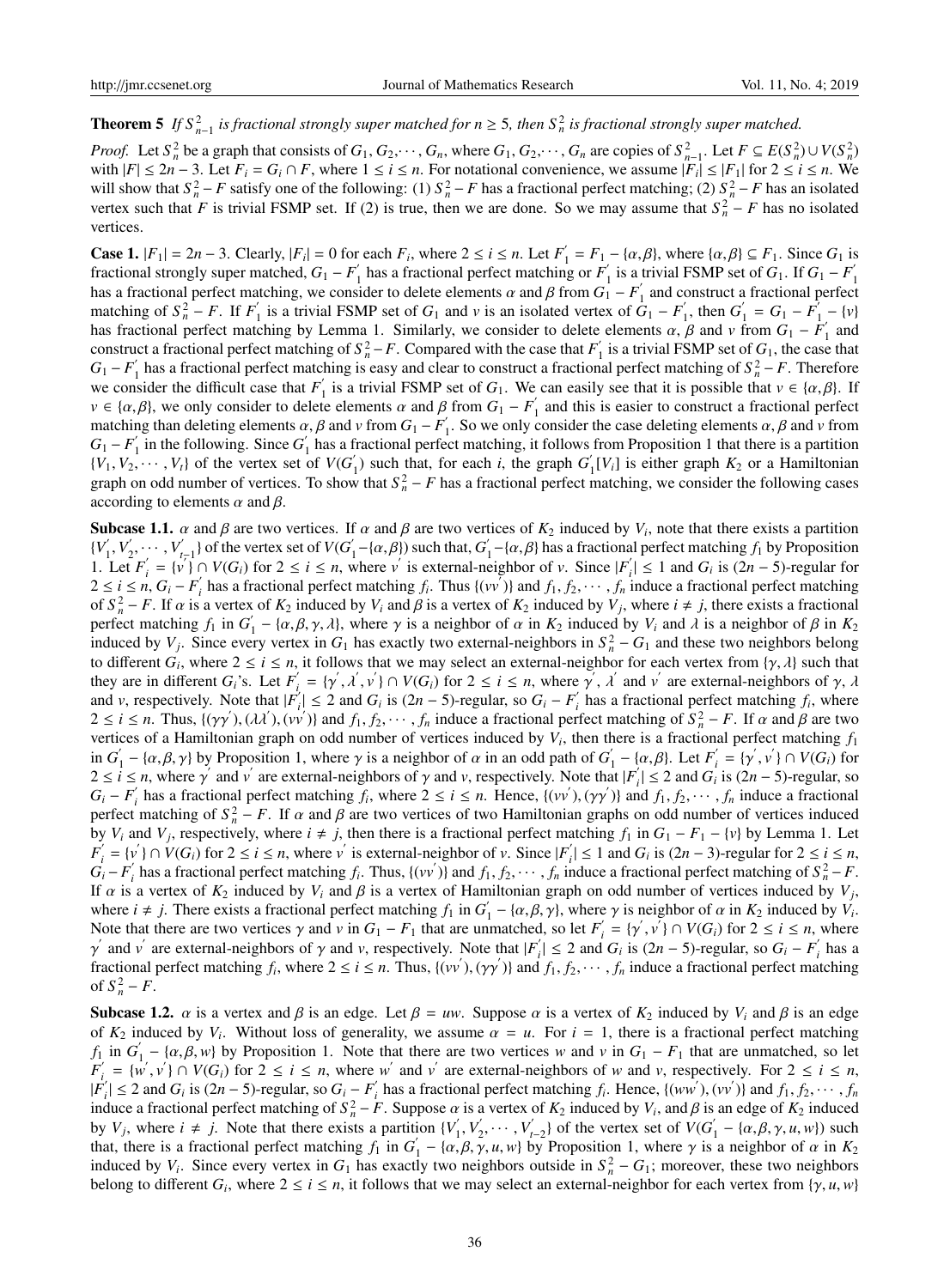such that they are in different *G*<sup>*i*</sup>s. Note that there are four vertices  $\gamma$ , *u*, *w* and *v* in *G*<sub>1</sub> − *F*<sub>1</sub> that are unmatched, so let  $F'_i = \{ \gamma', u', w', v' \} \cap V(G_i)$  for  $2 \le i \le n$ , where  $\gamma', u', w'$  and  $v'$  are external-neighbors of  $\gamma, u, w$  and  $v$ , respectively. For  $2 \le i \le n$ ,  $|F'_i|$  $G_i$ <sup>'</sup> $\leq$  2 and  $G_i$  is (2*n* − 5)-regular, so  $G_i$  −  $F_i'$ *i*<sub>*i*</sub> has a fractional perfect matching  $f_i$  for  $2 \le i \le n$ . Hence,  $\{(\gamma\gamma'), (uu'), (ww'), (vv')\}$  and  $f_1, f_2, \dots, f_n$  induce a fractional perfect matching of  $S_n^2 - F$ . Suppose vertex  $\alpha$  and edge β are of a Hamiltonian graph on odd number of vertices induced by *V<sup>i</sup>* . There exists a fractional perfect matching *f*<sup>1</sup> missing at most two vertices *x* and *y* in  $G'$  $\mathcal{L}_1 - \{x, y, \alpha, \beta\}$ , where *x* and *y* are two vertices of a Hamiltonian graph on odd number of vertices induced by  $V_i$ . We may select an external-neighbor for each vertex from  $\{x, y\}$  such that they are in different  $G_i$ 's, where  $2 \le i \le n$ . Let  $F_i'$  $S_i = \{x', y', v'\} \cap V(G_i)$  for  $2 \le i \le n$ , where  $x', y'$  and  $v'$  are external-neighbors of *x*, *y* and *v*, respectively. For  $2 \le i \le n$ ,  $|F'_i|$  $Y_i$   $\leq$  2 and *G<sub>i</sub>* is (2*n* − 5)-regular, so *G<sub>i</sub>* − *F<sub>i</sub>*<sup>*i*</sup></sup>  $\int_{i}$  has a fractional perfect matching *f*<sub>*i*</sub>. Hence, {(*xx*<sup>'</sup>), (*yy*<sup>'</sup>), (*vv*<sup>'</sup>)} and *f*<sub>1</sub>, *f*<sub>2</sub>, · · · · *, f<sub>n</sub>* induce a fractional perfect matching of  $S_n^2 - F$ . Suppose  $\alpha$  is a vertex of *K*<sub>2</sub> induced by *V*<sup>*i*</sup> and  $\beta$  is an edge of a Hamiltonian graph on odd number of vertices induced by *V*<sup>*j*</sup>, where  $i \neq j$ . Note that  $G'$  $J_1 - \{\alpha, \beta, \gamma, u\}$  has a fractional perfect matching  $f_1$ , where  $\gamma$  is a neighbor of  $\alpha$  in  $K_2$  induced by  $V_i$  and vertex  $u$  is incident with β in the Hamiltonian graph on odd number of vertices induced by *V<sup>j</sup>* . Since every vertex in *G*<sup>1</sup> has exactly two neighbors outside in  $S_n^2 - G_1$ ; moreover, these two neighbors belong to different  $G_i$ , where  $2 \le i \le n$ , it follows that we may select an external-neighbor for each vertex from {γ, *u*} such that they are in different *Gi*'s. Note that there are three vertices  $\gamma$ , *u* and *v* in  $G_1 - F_1$  that are unmatched, so let  $F'_i$  $y'_{i} = \{y', u', v'\} \cap V(G_{i})$  for  $2 \le i \le n$ , where  $y', u'$  and *ν*<sup> $'$ </sup> are external-neighbors of γ, *u* and *v*, respectively. For 2 ≤ *i* ≤ *n*, |*F*<sup>*i*</sup>,  $f_i$   $\leq$  2 and *G<sub>i</sub>* is (2*n* − 5)-regular, so *G<sub>i</sub>* − *F<sub>i</sub>*<sup>*i*</sup></sup> *i* has a fractional perfect matching  $f_i$ . Thus,  $\{(\gamma \gamma'), (u u'), (v v')\}$  and  $f_1, f_2, \dots, f_n$  induce a fractional perfect matching of  $S_n^2 - F$ . Suppose  $\alpha$  is a vertex of a Hamiltonian graph on odd number of vertices induced by  $V_i$  and  $\beta$  is an edge of  $K_2$  induced by  $V_j$ , where  $i \neq j$ . Note that  $G'_j$  $\int_1^{\pi}$  – { $\alpha, \beta, u, w$ } has a fractional perfect matching  $f_1$ , where *u* and *w* are incident with  $\beta$ . We may select an external-neighbor for each vertex from  $\{u, w\}$  such that they are in different  $G_i$ 's, where  $2 \le i \le n$ . Let  $F_i'$  $u'_{i} = \{u', w', v'\} \cap V(G_{i})$  for  $2 \le i \le n$ , where u', w' and v' are external-neighbors of u, w and v, respectively. For  $2 \le i \le n, |F|$  $S_i$ <sup>*i*</sup> ≤ 2 and *G<sub>i</sub>* is (2*n* − 5)-regular, so *G<sub>i</sub>* − *F<sub>i</sub>*<sup>*i*</sup>  $f_i$  has a fractional perfect matching  $f_i$ . Thus,  $\{(uu'), (ww'), (vv')\}$  and *f*<sub>1</sub>, *f*<sub>2</sub>, · · · *, f<sub>n</sub>* induce a fractional perfect matching of  $S_n^2 - F$ .

Subcase 1.3.  $\alpha$  and  $\beta$  are two edges. Let  $\alpha = xy$  and  $\beta = uw$ . Suppose  $\alpha$  is an edge of  $K_2$  induced by  $V_i$  and  $\beta$  is an edge of  $K_2$  induced by  $V_j$ , where  $i \neq j$ . There is a fractional perfect matching  $f_1$  in  $G'$  $\int_1^{\prime} - \{\alpha, \beta, x, y, u, w\}$  by Proposition 1, where *x* and *y* are incident with  $\alpha$ , and *u* and *w* are incident with  $\beta$ . Every vertex in  $G_1$  has exactly two neighbors outside in  $S_n^2$  − *G*<sub>1</sub>; moreover, these two neighbors belong to different *G*<sub>*i*</sub>, where 2 ≤ *i* ≤ *n*. So we may select an external-neighbor for each vertex from  $\{x, y, u, w\}$  such that they are in different  $G_i$ 's. Let  $F_i'$  $y'_{i} = \{x', y', u', w', v'\} \cap V(G_{i})$  for  $2 \le i \le n$ , where *x*<sup>'</sup>, *y*<sup>'</sup>, *u*<sup>'</sup>, *w*<sup>'</sup> and *v*<sup>'</sup> are external-neighbors of *x*, *y*, *u*, *w* and *v*, respectively. For  $2 \le i \le n$ , since  $|F_i^{\prime}|$  $|G_i| \leq 2$  and  $G_i$ is  $(2n - 5)$ -regular, it follows that  $G_i - F'_i$  $f_i$  has a fractional perfect matching  $f_i$ . Therefore, {(*xx'*), (*yy'*), (*uu'*), (*ww'*), (*vv'*)} and  $f_1, f_2, \dots, f_n$  induce a fractional perfect matching of  $S_n^2 - F$ . Suppose edge  $\alpha$  and edge  $\beta$  are of a Hamiltonian graph on odd number of vertices induced by  $V_i$ . There is a fractional perfect matching  $f_1$  in  $G'$  $\mathbf{I}_1 - \{\alpha, \beta\}$  missing vertex *k*. Note that there are two vertices *k* and *v* in  $G_1 - F_1$  that are unmatched, so let  $F_i'$  $\overline{V}_i = \{\overline{k}', \overline{v}'\} \cap \overline{V}(G_i)$  for  $2 \le i \le n$ , where  $\overline{k}'$  and *v*<sup> $\prime$ </sup> are external-neighbors of *k* and *v*, respectively. For  $2 \le i \le n$ ,  $|F_i|$  $S_i' \leq 2$  and *G<sub>i</sub>* is  $(2n - 5)$ -regular. So  $G_i - F_i'$ *i* has a fractional perfect matching  $f_i$  for  $2 \le i \le n$ . Thus,  $\{(kk'), (vv')\}$  and  $f_1, f_2, \dots, f_n$  induce a fractional perfect matching of  $S_n^2 - F$ . Suppose  $\alpha$  is an edge of  $K_2$  induced by  $V_i$  and  $\beta$  is an edge Hamiltonian graph on odd number of vertices induced by  $V_j$ , where  $i \neq j$ . There exists a fractional perfect matching  $f_1$  in  $G'_j$  $\alpha_1' - {\alpha, \beta, x, y, u}$ , where *x* and *y* are incident with  $\alpha$ and *u* is incident with  $\beta$ . Every vertex in  $G_1$  has exactly two neighbors outside in  $S_n^2 - G_1$ ; moreover, these two neighbors belong to different  $G_i$ , where  $2 \le i \le n$ . So we may select an external-neighbor for each vertex from  $\{x, y, u\}$  such that they are in different  $G_i$ 's. Let  $F_i'$  $y'_{i} = \{x', y', u', v'\} \cap V(G_i)$  for  $2 \le i \le n$ , where  $x', y', u'$  and  $v'$  are external-neighbors of *x*, *y*, *u* and *v*, respectively. For  $2 \le i \le n$ ,  $|F|$  $\left| \int_{i}^{i} \right|$  ≤ 2 and *G*<sub>*i*</sub> is (2*n* − 5)-regular. So *G*<sub>*i*</sub> − *F*<sup> $'$ </sup><sub>*i*</sub>  $i \le i \le n$ ,  $|F'_i| \le 2$  and  $G_i$  is  $(2n-5)$ -regular. So  $G_i - F'_i$  has a fractional perfect matching  $f_i$ for  $2 \le i \le n$ . Therefore,  $\{(xx'), (yy'), (uu'), (vv')\}$  and  $f_1, f_2, \dots, f_n$  induce a fractional perfect matching of  $S_n^2 - F$ .

**Case 2.**  $|F_1| = 2n - 4$ . Clearly,  $|F_i| \le 1$  for  $2 \le i \le n$ . Let  $F'_1 = F_1 - \{\alpha\}$ , where  $\alpha \in F_1$ . Since  $G_1$  is fractional strongly super matched, it follows that either graph  $G_1 - F'_1$  has a figure matched, it follows that either graph  $G_1 - F'_1$  has a figure.  $\frac{1}{1}$  has a fractional perfect matching or  $F_1'$  $i_1$  is a trivial FSMP set. If  $G_1 - F_1'$  $\frac{1}{1}$  has a fractional perfect matching, we consider to delete element  $\alpha$  from  $G_1 - F_1$  $\frac{1}{1}$  and construct a fractional perfect matching of  $S_n^2 - F$ . If  $F_1$  $\frac{1}{1}$  is a trivial FSMP set of *G*<sub>1</sub> and *v* is an isolated vertex of *G*<sub>1</sub> − *F*<sup>1</sup>  $\int_1$ , then  $G'_1$  $S_1' = G_1 - F_2'$  $y'_{1} - \{v\}$  has fractional perfect matching by Lemma 1. Similarly, we consider to delete elements  $\alpha$  and  $\overrightarrow{v}$  from  $G_1 - F_1$  $\frac{1}{1}$  and construct a fractional perfect matching of  $S_n^2 - F$ . Compared with the case that  $F_1'$  $G_1$  is a trivial FSMP set of  $G_1$ , the case that  $G_1 - F_1$ 1 has a fractional perfect matching is easy and clear to construct a fractional perfect matching of  $S_n^2 - F$ . Therefore we consider the difficult case that  $F_1'$ <sup>1</sup> is a trivial FSMP set of  $G_1$ . We can easily see that it is possible that  $v = \alpha$ . If  $v = \alpha$ , we only consider to delete element  $\alpha$  from  $G_1 - F_1'$ <sup>1</sup> and this is easier to construct a fractional perfect matching than deleting elements  $\alpha$  and  $\nu$  from  $G_1 - F'_1$ 1. So we only consider the case deleting elements  $\alpha$  and  $\nu$  from  $G_1 - F_1'$  $i_1$  in the following. Since *G*<sup>'</sup>  $\int_1^L$  has a fractional perfect matching, it follows from Proposition 1 that there is a partition  $\{V_1, V_2, \dots, V_t\}$  of the vertex set of  $V(G)$  $\binom{1}{1}$  such that, for each *i*, the graph *G*<sup> $\binom{1}{1}$ </sup>  $\int_{1}^{1} [V_{i}]$  is either graph  $K_{2}$  or a Hamiltonian graph on odd number of vertices. To show that  $S_n^2 - F$  has a fractional perfect matching, we consider the following cases according to element  $\alpha$ .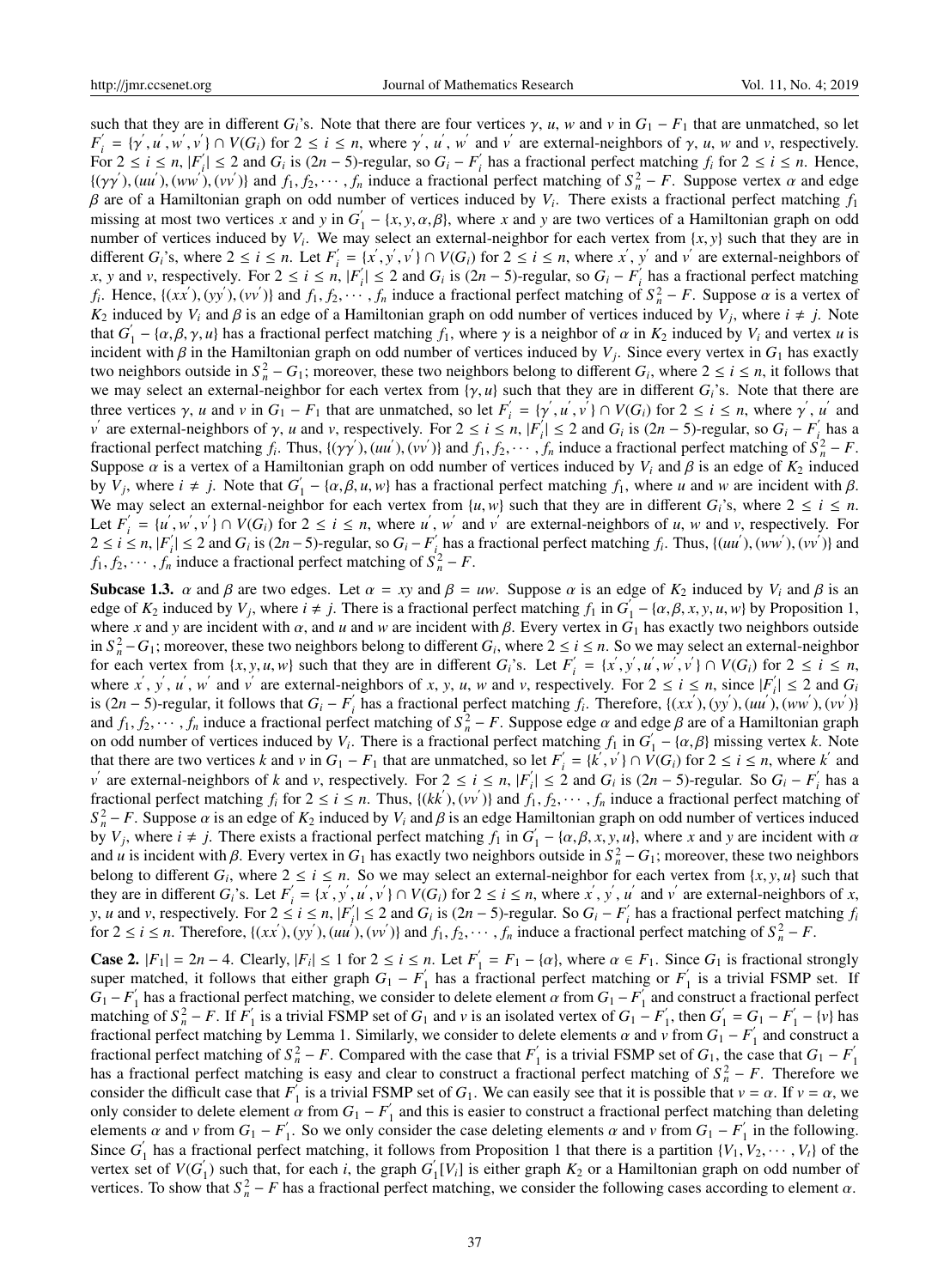**Subcase 2.1.**  $\alpha$  is a vertex. Suppose  $\alpha$  is a vertex of  $K_2$  induced by  $V_i$ . Note that there exists a partition  $\{V_i\}$  $y'_{1}, V'_{2}$  $V'_{2}, \cdots, V'_{t-1}$ of the vertex set of  $V(G)$  $\mathbf{I}_1 - \{ \alpha, \gamma \}$ ) such that, for each *i*, the graph ( $\mathbf{G}'$  $I'_1 - {\alpha, \gamma}$ )[ $V_i$ ] is either graph  $K_2$  or a Hamiltonian graph on odd number of vertices by Proposition 1, where  $\gamma$  is a neighbor of  $\alpha$  in  $K_2$  induced by  $V_i$ . There is a fractional perfect matching  $f_1$  in  $G'_1$  $\gamma_1'$  − { $\alpha$ ,  $\gamma$ } by Proposition 1. Note that there are two vertices  $\gamma$  and  $\nu$  in  $G_1 - F_1$  that are unmatched, so let  $F_i'$  $\gamma'_{i} = (\{\gamma', v'\} \cap V(G_{i})) \cup F_{i}$ , where  $\gamma'$  and  $v'$  are external-neighbors of  $\gamma$  and  $v$  in different  $G_{i}$ 's, respectively. Note that  $|F_{i}^{^{\prime}}\>$  $f_i$ <sup> $\leq$ </sup> 2 and *G<sub>i</sub>* is (2*n* − 5)-regular, so *G<sub>i</sub>* − *F'<sub>i</sub>*  $f_i$  has a fractional perfect matching  $f_i$ , where  $2 \le i \le n$ . Hence,  $\{(\gamma \gamma'), (\nu \nu')\}$ and  $f_1, f_2, \dots, f_n$  induce a fractional perfect matching of  $S_n^2 - F$ . Suppose  $\alpha$  is a vertex of a Hamiltonian graph on odd number of vertices. It is obvious that  $G_1 - F_1 - \{v\}$  has a fractional perfect matching  $f_1$ . Note that there is one vertex *v* in  $G_1 - F_1$  that is unmatched, so let  $F_i'$  $\mathbf{v}'_i = (\{v' \} \cap V(G_i)) \cup F_i$  for  $2 \le i \le n$ , where  $v'$  is external-neighbor of *v*. This facts imply that vertex *v* can be matched to vertex *v*<sup>'</sup>. Since  $|F'_i\rangle$ *i*<sub>i</sub> ≤ 2 and *G<sub>i</sub>* is (2*n* − 5)-regular for 2 ≤ *i* ≤ *n*, *G<sub>i</sub>* − *F*<sup>*i*</sup></sup> *i* has a fractional perfect matching  $f_i$ . Thus,  $\{(vv')\}$  and  $f_1, f_2, \cdots, f_n$  induce a fractional perfect matching of  $S_n^2 - F$ .

**Subcase 2.2.**  $\alpha$  is an edge. Let  $\alpha = uw$ . Suppose  $\alpha$  is an edge of  $K_2$  induced by  $V_i$ . Note that there exists a partition  ${V}'_1$  $y'_{1}, V'_{2}$  $\{y'_{t-1}\}\$  of the vertex set of *V*(*G*<sup> $\prime$ </sup>)  $\overline{a}_1 - \overline{\{a, u, w\}}$  such that, for each *i*, the graph (*G*<sup> $\overline{a}_2$ </sup>)  $\binom{1}{1} - \{\alpha, u, w\}$ )[ $V_i$ ] is either graph  $K_2$ or a Hamiltonian graph on odd number of vertices by Proposition 1. For  $i = 1$ , there is a fractional perfect matching  $f_1$  in  $G_{\scriptscriptstyle\parallel}'$  $\int_1^b -\{\alpha, u, w\}$  by Proposition 1. For  $2 \le i \le n$ ,  $|F_i| \le 1$ . Every vertex in  $G_1$  has exactly two neighbors outside in  $S_n^2 - G_1$ ; moreover, these two neighbors belong to different  $G_i$ , where  $2 \le i \le n$ . So we may select an external-neighbor for each vertex from  $\{u, w, v\}$  such that they are in different  $G_i$ 's. Let  $F_i'$  $y'_{i} = (\{u', w', v'\} \cap V(G_{i})) \cup F_{i}$  for  $2 \le i \le n$ , where *u'*, *w'* and *v'* are external-neighbors of *u*, *w* and *v* in different  $G_i$ 's, respectively. Note that  $|F_i|$  $I_i' \leq 2$  and  $G_i$  is  $(2n - 5)$ -regular, so  $G_i - F_i'$ *i* has a fractional perfect matching  $f_i$ , where  $2 \le i \le n$ . Thus,  $\{(uu'), (ww'), (vv')\}$  and  $f_1, f_2, \dots, f_n$  induce a fractional perfect matching of  $S_n^2 - F$ . Suppose  $\alpha$  is an edge of a Hamiltonian graph on odd number of vertices. It is obvious that there exists a Hamiltonian path  $V_i - \{u\}$  on even number of vertices. Note that there exists a partition  $\{V_i\}$  $y'_{1}, V'_{2}$  $V'_{2}, \cdots, V'_{m}$ of the vertex set of  $V(G)$  $\int_1^{\prime} - \{\alpha, u\}$ ) such that, for each *i*, the graph (*G*<sup>'</sup>  $N_1 - {\alpha, u}$ )[ $V_i$ ] is either graph  $K_2$  or a Hamiltonian graph on odd number of vertices by Proposition 1. For  $i = 1$ , there is a fractional perfect matching  $f_1$  in  $G'$  $y'_{1} - \{\alpha, u\}$  by Proposition 1. Let  $F_i'$  $y'_{i} = \{u', v'\} \cap V(G_{i})$ , where *u*<sup>'</sup> and *v*<sup>'</sup> are external-neighbors of *u* and *v* in different *G<sub>i</sub>*'s, respectively. Note that  $|F'_i\rangle$  $f_i$   $\leq$  2 and *G<sub>i</sub>* is (2*n* − 5)-regular, so *G<sub>i</sub>* − *F<sub>i</sub>*<sup>*i*</sup></sup> *i*<sup> $i$ </sup> has a fractional perfect matching  $f_i$ , where  $2 \le i \le n$ . Hence,  $\{(uu'), (vv')\}$  and  $f_1, f_2, \dots, f_n$  induce a fractional perfect matching of  $S_n^2 - F$ .

**Case 3.**  $|F_1| = 2n - 5$ . Clearly,  $|F_i| \le 2$  for  $2 \le i \le n$ .  $G_1$  is fractional strongly super matched, which implies that either graph  $G_1 - F_1$  has a fractional perfect matching or  $F_1$  is a trivial FSMP set. Suppose  $G_1 - F_1$  has a fractional perfect matching  $f_1$ . For  $2 \le i \le n$ , note that  $|F_i| \le 2$  and  $G_i$  is  $(2n - 5)$ -regular, so  $G_i - F_i$  has a fractional perfect matching *f*<sub>*i*</sub>. Thus *f*<sub>1</sub>, *f*<sub>2</sub>, · · · *, f<sub>n</sub>* induce a fractional perfect matching of  $S_n^2 - F$ . Suppose  $F_1$  is a trivial FSMP set and *v* is isolated vertex of  $G_1 - F_1$ . For  $2 \le i \le n$ ,  $|F_i| \le 2$ . Let  $F'_i$  $y'_{i} = \{v' \} \cap V(G_{i}) \cup F_{i}$ , where *v*<sup>'</sup> is an external-neighbor of *v*. Note that  $|F_{\scriptscriptstyle j}^{'}$  $S_i$ <sup> $\leq$ </sup> 3 and *G<sub>i</sub>* is (2*n* − 5)-regular, so *G<sub>i</sub>* − *F<sub>i</sub>*<sup>*i*</sup></sup>  $f_i$  has a fractional perfect matching  $f_i$ . Thus,  $\{(vv')\}$  and  $f_1, f_2, \dots, f_n$  induce a fractional perfect matching of  $S_n^2 - F$ .

**Case 4.**  $|F_1|$  ≤ 2*n* − 5. Furthermore,  $|F_i|$  ≤ 2*n* − 5 for 2 ≤ *i* ≤ *n*. So  $G_i$  −  $F_i$  has a fractional perfect matching  $f_i$  for 1 ≤ *i* ≤ *n*. Thus,  $f_1, f_2, \cdots, f_n$  induce a fractional perfect matching of  $S_n^2 - F$ .

If we can show that  $S_4^2$  is fractional strongly super matched, then we can get our desired result from Theorem 6 that  $S_n^2$  is fractional strongly super matched for  $n \geq 4$ . Fortunately,  $S_4^2$  is fractional strongly super matched, which will be proved in Section 3. The following theorem is the main result of this paper.

**Theorem 6** Let  $n \geq 4$ , then  $f smp(S_n^2) = 2n - 3$ . Moreover,  $S_n^2$  is fractional strongly super matched.

#### 3. Initial Case

We will show two initial cases. Let  $G = (V_G, E_G)$  and  $H = (V_H, E_H)$  be two graphs. Then their *Cartesian product*  $G \square H$ is the graph with vertex set  $V_G \square V_H = \{(u, v) : u \in V_G, v \in V_H\}$ , such that its vertices  $(u, v)$  and  $(u', v')$  are adjacent if and only if  $u = u'$  and  $(v, v') \in E_H$ , or  $(u, u') \in E_G$  and  $v = v'$ . In particular,  $G \square K_2$  can be described as follows: Let *G*<sub>1</sub> and *G*<sub>2</sub> be two copies of *G* such that *u* ∈ *V*(*G*<sub>1</sub>) and *u*<sup> $'$ </sup> ∈ *V*(*G*<sub>2</sub>) correspond to *u* ∈ *V*(*G*). Then *G*□*K*<sub>2</sub> is obtained by taking  $G_1$  and  $G_2$  with the edges of the form  $(u, u')$  for every  $u \in V(G)$ . We call the edges of the form  $(u, u')$  cross edges. Clearly  $S_n^2 = A_n \square K_2$ . To prove the Theorem 6, we need to prove the Lemma 3 and Lemma 4. We start with the following Lemmas.

# **Lemma 3**  $f smp(S_4^2) = 5$ .

*Proof.* Let  $F \subseteq E(S_4^2) \cup V(S_4^2)$ . Note that  $S_4^2 = A_4 \square K_2$  is obtained by taking  $G_1$  and  $G_2$  with the edges of the form  $(u, u)$ , where  $G_i$  is isomorphic to  $A_4$  for  $1 \le i \le 2$ ,  $u \in V(G_1)$  and  $u' \in V(G_2)$ . Let  $F_1 = F \cap G_1$  and  $F_2 = F \cap G_2$ . Since  $f smp(S_4^2) \leq fmp(S_4^2)$  and  $fmp(S_4^2) = 5$  by Theorem 4, it follows that  $f smp(S_4^2) \leq 5$ . For notational convenience, assume  $|F_2| \leq |F_1|$ . Now we show the claim that  $f smp(S_4^2) \geq 5$ , that is, for any  $F \subseteq E(S_4^2) \cup V(S_4^2)$  with  $|F| \leq 4$ ,  $S_4^2 - F_4^2$ has a fractional perfect matching.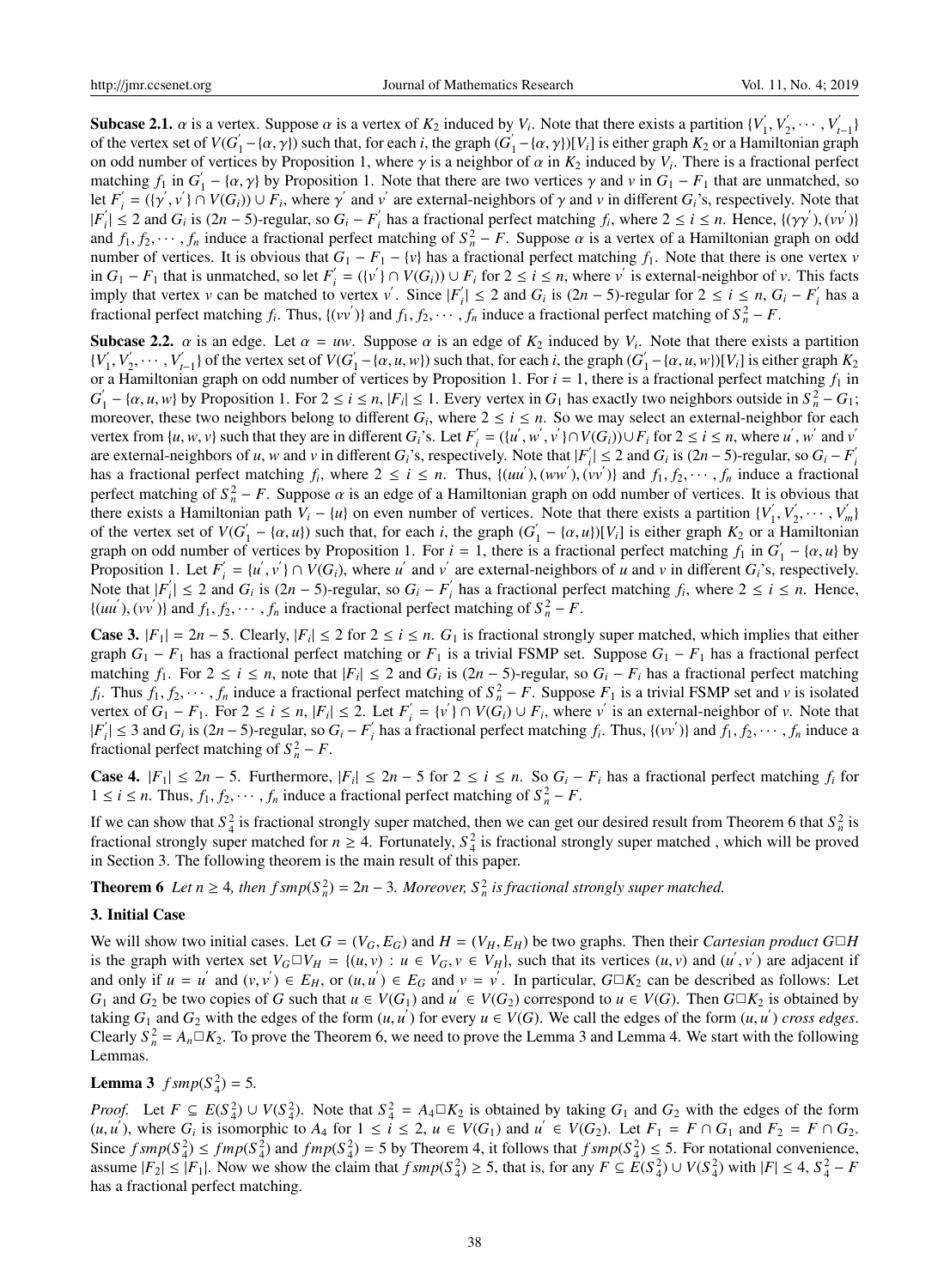**Case 1.**  $|F_1| = 4$ . Note that  $|F_2| = 0$ . By Theorem 3,  $G_1 - F_1$  satisfies one of the following: (1)  $G_1 - F_1$  has a perfect matching; (2)  $G_1 - F_1$  has an almost perfect matching; (3)  $F_1$  is trivial SMP set and *x* is an isolated vertex. As we saw above,  $G_1 - F_1$  has at most two vertices *x* and *y* that are unmatched. So  $G_1 - F_1 - \{x, y\}$  has a fractional perfect matching *f*<sub>1</sub>. Let  $F_2'$  $Z'_2 = \{x', y'\} \cap V(G_2)$ , where *x*<sup>'</sup> and *y*<sup>'</sup> are neighbors of *x* and *y* in *G*<sub>2</sub>, respectively. Since  $|F'_2|$  $2|2| = 2$ , it follows that  $G_2 - F_2'$  $\frac{1}{2}$  is Hamiltonian by Theorem 1. So  $G_2 - F_2'$  $\int_2'$  has a fractional perfect matching  $f_2$ . Thus  $f_1$  and  $f_2$  induce a fractional perfect matching of  $S_4^2 - F$ .

**Case 2.**  $|F_1| = 3$ . Note that  $|F_2| \le 1$  and  $G_1$  is 4-regular. Since  $\text{smp}(A_4) = 4$  by Theorem 3, it follows that  $G_1 - F_1$ has either a perfect matching or an almost perfect matching. Assume that  $G_1 - F_1$  has a perfect matching  $f_1$ .  $G_2 - F_2$  is Hamiltonian by Theorem 1, so  $G_2 - F_2$  has a fractional perfect matching  $f_2$ . Thus  $f_1$  and  $f_2$  induce a fractional perfect matching of  $S_4^2 - F$ . We assume that  $G_1 - F_1$  has an almost perfect matching, that is, there exists a matching  $M_1$  missing a vertex *u* (If  $\vec{F}$  contains one cross edge of between  $G_1$  and  $G_2$ , there exists a matching M  $\int_1'$  in  $G_1 - F_1$  missing a vertex *v* such that *v* is not incident with the cross edge in *F* by Lemma 1.7). We would like to utilize the elements of  $M_1$  to build fractional perfect matching in  $G_1 - F_1 - \{u\}$ . By Theorem 1,  $G_2 - F_2 - \{u'\}$  is Hamiltonian, where  $u' \in V(G_2)$  and  $uu'$  is a cross edge, so  $G_2 - F_2 - \{u\}$  has a fractional perfect matching  $f_2$ . These fact imply that vertex *u* can be matched to vertex *u*<sup> $\prime$ </sup> and then *M*<sub>1</sub> ∪ {(*uu*<sup> $\prime$ </sup>)} and *f*<sub>2</sub> induce a fractional perfect matching of *S*<sup>2</sup><sub>4</sub> − *F*.

**Case 3.**  $|F_1| \leq 2$ . Clearly,  $|F_2| \leq 2$ . Since  $G_1 - F_1$  and  $G_2 - F_2$  are Hamiltonian by Theorem 1, it follows that  $G_1 - F_1$  and  $G_2 - F_2$  have fractional perfect matchings  $f_1$  and  $f_2$ , respectively. Thus,  $f_1$  and  $f_2$  induce a fractional perfect matching of  $S_4^2 - F$ .

A standard way to view *A*<sup>4</sup> is via its recursive structure. Let *H<sup>i</sup>* be the subgraph of *A*<sup>4</sup> induced by vertices where the last symbol is *i*, where  $1 \le i \le 4$ . Then  $H_i$  is isomorphic to cycle of the three vertices. Each vertex  $v$  in  $H_i$  has exactly two neighbors outside of *H<sup>i</sup>* ; moreover, its two neighbors belong to different *Hj*'s. We call these neighbors the *externalneighbors* of *v*. We call the edges whose end-vertices belong to different *Hj*'s *cross edges*. Since the *Hi*'s are defined via the 4th position, we say it is a *decomposition via the* 4*th position*. It is easy to see that for a given pair of *H<sup>i</sup>* and *H<sup>j</sup>* , there are  $(4 - 2)! = 2!$  cross edges between them; moreover, they are independent. We start with the following results.

**Lemma 4** Every optimal FSMP set of  $S_4^2$  is trivial, that is,  $S_4^2$  is fractional strongly super matched.

*Proof.* Since  $f smp(S_4^2) = 5$  by Lemma 3, it follows that we can complete the proof by showing that for any  $F \subseteq$  $E(S_4^2) \cup V(S_4^2)$  with  $|F| = 5$ ,  $S_4^2 - F$  has a fractional perfect matching or  $S_4^2 - F$  has an isolated vertex such that *F* is trivial FSMP set. So we only consider the case that  $S_4^2 - F$  has no isolated vertices. Note that  $S_4^2 = A_4 \Box K_2$ . Let  $F_1 = F \cap G_1$ and  $F_2 = F \cap G_2$ . Let  $H_{1i}$  be subgraph of  $G_1$  induced by the set of vertices with *i* in the last position for  $1 \le i \le 4$ . Let *F*<sub>1</sub>*i* be the element of *F*<sub>1</sub> in *H*<sub>1*i*</sub>, where  $1 \le i \le 4$ . Let *H*<sub>2*i*</sub> be subgraph of *G*<sub>2</sub> induced by the set of vertices with *i* in the last position for  $1 \le i \le 4$ . Let  $F_{2i}$  be the element of  $F_2$  in  $H_{2i}$ , where  $1 \le i \le 4$ . For notational convenience, assume  $|F_2| \leq |F_1|, |F_{1i}| \leq |F_{11}|$  and  $|F_{2i}| \leq |F_{21}|$ , where  $2 \leq i \leq 4$ . Now we show that  $S_4^2 - F$  has a fractional perfect matching.

**Case 1.**  $|F_1| = 5$ . Let  $F'_1$  $T_1' = F_1 - \{\alpha\}$ , where  $\{\alpha\} \subseteq F_1$ . By Theorem 3,  $G_1 - F_1'$  $\frac{1}{1}$  satisfies one of the following: (1)  $G_1 - F_1$ 1 has a perfect matching; (2)  $G_1 - F_1'$  $\frac{1}{1}$  has an almost perfect matching; (3)  $F_1'$  $\int_{1}^{1}$  is trivial SMP set, that is,  $G_1 - F_1$  $i_1'$  has an isolated vertex *x*. We consider the following two possibilities according to  $\alpha$ .

**Subcase 1.1.**  $\alpha$  is a vertex. Suppose  $G_1-F_1'$  $\frac{1}{1}$  has a perfect matching. So  $G_1-F_1$  $\gamma'_{1}$  –{ $\alpha$ } has a vertex  $\gamma$  that is unmatched, where  $\gamma$  is a neighbor of  $\alpha$  in  $G_1$ . This implies that  $G_1 - F_1'$  $f_1$  – { $\alpha$ ,  $\gamma$ } has a fractional perfect matching  $f_1$ . Let  $F_2'$  $V_2' = {\gamma'} \cap V(G_2),$ where where  $\gamma'$  is a neighbor of  $\gamma$  in  $G_2$ . Since  $|F'_2\rangle$  $Z_2'$  = 1, it follows that  $G_2 - F_2'$  $\sum_{i=1}^{N}$  is Hamiltonian by Theorem 1, then  $G_2 - F_2$  $\begin{bmatrix} -1, 0.00008 \text{ that } 0.2 & 1.2 \end{bmatrix}$  is Hammonian by Theorem 1, and  $\begin{bmatrix} 0.2 & 1.2 \end{bmatrix}$ has a fractional perfect matching  $f_2$ . Hence,  $\{(\gamma\gamma')\}$  and  $f_1, f_2$  induce a fractional perfect matching of  $S_4^2 - F$ . Suppose  $G_1 - F'_1$  $\frac{1}{1}$  has an almost perfect matching and a vertex *v* that is unmatched. So  $G_1 - F_1$  $\gamma'_{1}$  – { $\alpha$ } has two vertices  $\gamma$  and  $\nu$  that are unmatched, where  $\gamma$  is a neighbor of  $\alpha$  in  $G_2$ . This implies that  $G_1 - F_1'$  $f_1 - \{\alpha, \gamma, \nu\}$  has a fractional perfect matching  $f_1$ . Let *F* ′  $\gamma'_{2} = {\gamma', \nu' } \cap V(G_2)$ , where  $\gamma'$  is a neighbor of  $\gamma$  in  $G_2$ ,  $\nu'$  is a neighbor of  $\nu$  in  $G_2$ . Since  $|F'_2|$  $Z_2'$  = 2, it follows that  $G_2 - F_2'$ 2 is Hamiltonian by Theorem 1, then  $G_2 - F_2'$  $\mathbf{z}'_2$  has a fractional perfect matching  $f_2$ . Hence,  $\mathbf{i}(\gamma\gamma'),(\nu\nu')\}$  and  $f_1, f_2$  induce a fractional perfect matching of  $S_4^2 - F$ . Suppose *F'* is trivial SMP set, that is, there are at most two vertices *x* and *y* in  $G_1-F_1$  $\int_1^2$  that are unmatched. So  $G_1 - F_1$ <sup> $\int_1^2$ </sup>  $\gamma_1$  – { $\alpha$ } has at most three vertices  $\gamma$ , *x* and *y* that are unmatched, where  $\gamma$  is a neighbor of  $\alpha$  in  $G_1$ . This implies that  $G_1 - F_1$  $I_1^{\prime} - {\alpha, \gamma, x, y}$  has a fractional perfect matching  $f_1$ . Let  $F_2^{\prime}$  $y'_{2} = \{y', x', y'\} \cap V(G_{2}),$ where  $\gamma'$  is a neighbor of  $\gamma$  in  $G_2$ ,  $x'$  is a neighbor of  $x$  in  $G_2$  and  $y'$  is a neighbor of  $y$  in  $G_2$ . Note that  $|F'_2\rangle$  $\binom{1}{2}$  = 3. If *F* 2 contains three vertices and  $|F_{21}| = 3$ ,  $H_{2i} - F_{2i}$  has a fractional perfect matching  $f_{2i}$ , where  $2 \le i \le 4$ . If  $F_i$  $\frac{1}{2}$  contains three vertices,  $|F_{21}| = 2$  and  $|F_{22}| = 1$ , then  $H_{21} - F_{21} = \{v\}$  and  $H_{22} - F_{22}$  is  $K_2$ . Since *v* has two external-neighbors and *v* is not an isolated vertex, there is an external-neighbor  $v'$  of *v* in  $H_{2i}$ , where  $3 \le i \le 4$ . Without loss of generality, assume  $v' \in V(H_{23})$ . It clear that  $H_{22} - F_{22}$  and  $H_{23} - \{v'\}$  have perfect matchings  $f_{22}$  and  $f_{23}$ , respectively, and  $H_{24}$  has a fractional perfect matching  $f_{24}$ . If  $F'_2$  $Z_2$  contains three vertices and  $|F_{21}| = |F_{22}| = |F_{23}| = 1$ , then  $H_{21} - F_{21}$ ,  $H_{22} - F_{22}$ and  $H_{23} - F_{23}$  are  $K_2$ , respectively. And  $H_{24}$  has a fractional perfect matching  $f_{24}$ . So  $G_2 - F_2'$  $y_2'$  has a fractional perfect matching  $f_2$ . Hence,  $\left\{(\gamma \gamma), (xx), (yy')\right\}$  and  $f_1, f_2$  induce a fractional perfect matching of  $S_4^2 - F$ .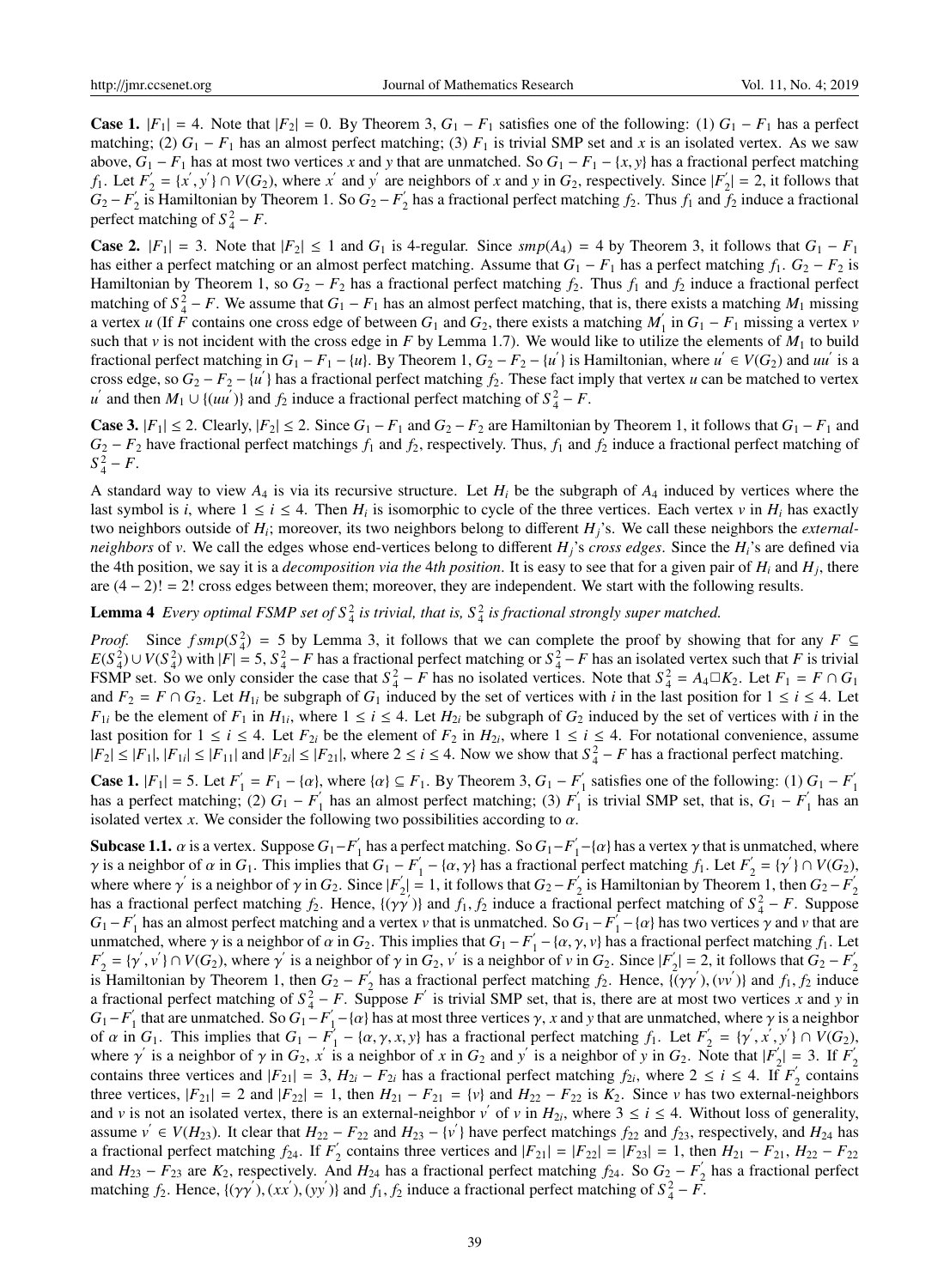**Subcase 1.2.**  $\alpha$  is an edge. Let  $\alpha = uw$ . Suppose  $G_1 - F'_1$  $\frac{1}{1}$  has a perfect matching. So  $G_1 - F_1$  $\alpha_1' - \{\alpha\}$  has at most two vertices *u* and *w* that are unmatched. This implies that  $G_1 - F_1'$  $J_1' - {\alpha, u, w}$  has a fractional perfect matching  $f_1$ . Let  $F_{\gamma}^{'}$  $y'_2 = \{u', w'\} \cap V(G_2)$ , where *u* is a neighbor of *u* in  $G_2$  and *w* is a neighbor of *w* in  $G_2$ . Since  $|F'_2|$  $|y'_2| = 2$ , it follows that  $G_2 - F_2'$  $\frac{1}{2}$  is Hamiltonian by Theorem 1. So  $G_2 - F_2'$  $\mathbf{z}'_2$  has a fractional perfect matching  $f_2$ . Therefore, { $(\mathbf{u}u'$ }, ( $ww'$ )} and  $f_1$ ,  $f_2$ induce a fractional perfect matching of  $S_4^2 - F$ . Suppose  $G_1 - F_1^2$  $\nu_1$  has an almost perfect matching and a vertex  $\nu$  that is unmatched. So  $G_1-F_1$ <sup>'</sup>  $\frac{1}{1} - \{\alpha\}$  has at most three vertices *v*, *u* and *w* that are unmatched. This implies that  $G_1 - F_1$  $y'_{1}$  – { $\alpha$ ,  $\nu$ ,  $u$ ,  $w$ } has a fractional perfect matching  $f_1$ . Let  $F'_2$  $y'_2 = \{v', u', w'\} \cap V(G_2)$ , where *v* is a neighbor of *v* in  $G_2$ , *u* is a neighbor of *u* in  $G_2$  and *w*<sup>'</sup> is a neighbor of *w* in  $G_2$ . Since  $|F'_2|$  $|G_2| = 3$ , it follows that  $G_2 - F_2$  $\frac{1}{2}$  has a fractional perfect matching  $f_2$ . Hence,  $\{(uu'), (ww'), (vv')\}$  and  $f_1, f_2$  induce a fractional perfect matching of  $S_4^2 - F$ . Suppose  $F_1$  is trivial SMP set, that is, there are at most two vertices *x* and *y* in  $G_1 - F_1'$  $\frac{1}{1}$  that are unmatched. So  $G_1 - F_2$  $\gamma_1' - \{\alpha\}$  has at most four vertices *x*, *y*, *u* and *w* that are unmatched. This implies that  $G_1 - F_1'$  $J_1' - {\alpha, x, y, u, w}$  has a fractional perfect matching  $f_1$ . Let  $F_{\gamma}^{'}$  $y'_2 = \{x', y', u', w'\} \cap V(G_2)$ , where x' is a neighbor of x in  $G_2$ , y' is a neighbor of y in  $G_2$ , u' is a neighbor of u in  $G_2$ , and *w*<sup>'</sup> is a neighbor of *w* in  $G_2$ . Note that  $|F'_2|$  $|I_2| = 4$  and  $H_{2i}$  is isomorphic to a cycle of three vertices, where  $1 \le i \le 4$ . If  $|F_{21}| = 3$  and  $|F_{22}| = 1$ , then  $H_{22} - F_{22}$  is  $K_2$ . So  $H_{22} - F_{22}$  has a fractional perfect matching  $f_{22}$ . Clearly,  $H_{2i} - F_{2i}$ has fractional perfect matching  $f_{2i}$ , where  $3 \le i \le 4$ . So  $f_{22}$ ,  $f_{23}$  and  $f_{24}$  induce a fractional perfect matching of  $G_2 - F_2$  $\frac{1}{2}$ . Thus,  $f_1$ ,  $f_{22}$ ,  $f_{23}$  and  $f_{24}$  induce a fractional perfect matching of  $S_4^2 - F$ . If  $|F_{21}| = 2$  and  $|F_{22}| = 2$ , then  $H_{21} - F_{21}$  is an isolated vertex *x* and  $H_{22} - F_{22}$  is an isolated vertex *y*. We may select an external-neighbor for each vertex from {*x*, *y*} such that they are in different  $H_{2i}$ 's, where  $3 \le i \le 4$ , otherwise, we can decompose  $G_2$  by choosing a new position. Assume  $x' \in V(H_{23})$  and  $y' \in V(H_{24})$ . Then  $H_{23} - \{x'\}$  and  $H_{24} - \{y'\}$  are two  $K_2$ . So  $H_{23} - \{x'\}$  and  $H_{24} - \{y'\}$  have fractional perfect matching  $f_{23}$  and  $f_{24}$ . Thus  $f_1$ ,  $f_{23}$  and  $f_{24}$  induce a fractional perfect matching of  $S_4^2 - F$ . If  $|F_{21}| = 2$ ,  $|F_{22}| = 1$  and  $|F_{23}| = 1$ , then  $H_{21} - F_{21}$  has an isolated vertex *x*,  $H_{22} - F_{22}$  and  $H_{23} - F_{23}$  are two  $K_2$ . We may select an external-neighbor of *x* in  $H_{24}$ , say  $x' \in V(H_{24})$ , otherwise, we can decompose  $G_2$  by choosing a new position. Then  $H_{22} - F_{22}$  and  $H_{23} - F_{23}$ has a fractional perfect matching  $f_{2i}$ , where  $2 \le i \le 3$ . And  $H_{24} - \{x' \}$  has a fractional perfect matching  $f_{24}$ . Therefore,  $f_1, f_2, f_2, f_3$  and  $f_2$  induce a fractional perfect matching of  $S_4^2 - F$ . If  $|F_{21}| = |F_{22}| = |F_{23}| = |F_{24}| = 1$ , then  $H_{2i} - F_{2i}$  is  $K_2$ , where  $1 \le i \le 4$ . So  $f_{21}$ ,  $f_{22}$ ,  $f_{23}$  and  $f_{24}$  induce a fractional perfect matching of  $G_2 - F_2'$  $I_2'$ . Therefore,  $f_1$ ,  $f_{21}$ ,  $f_{22}$ ,  $f_{23}$  and  $f_{24}$ induce a fractional perfect matching of  $S_4^2 - F$ .

**Case 2.**  $|F_1| = 4$ . Clearly,  $|F_2| \le 1$ . By Theorem 3,  $G_1 - F_1$  satisfies one of the following: (1)  $G_1 - F_1$  has a perfect matching; (2)  $G_1 - F_1$  has an almost perfect matching; (3)  $F_1$  is trivial SMP set and *x* is an isolated vertex. Suppose  $G_1 - F_1$  has a perfect matching, that is,  $G_1 - F_1$  has a fractional perfect matching  $f_1$ . Since  $|F_2| \le 1$ , it follows that  $G_2 - F_2$  is Hamiltonian by Theorem 1, then  $G_2 - F_2$  has a fractional perfect matching  $f_2$ . Therefore,  $f_1$  and  $f_2$  induce a fractional perfect matching of  $S_4^2 - F$ . Suppose  $G_1 - F_1$  has an almost perfect matching, that is,  $G_1 - F_1$  has a vertex *v* that is unmatched. So  $G_1 - F_1 - \{v\}$  has a fractional perfect matching  $f_1$  by Lemma 1. Let  $F'_2$  $Y'_2$  = ({*v*<sup>'</sup>} ∩ *V*(*G*<sub>2</sub>)) ∪ *F*<sub>2</sub>, where *v* is a neighbor of *v* in  $G_2$ . Since  $|F_2| \le 1$ , clearly,  $|F_2|$  $|S_2|$  ≤ 2. So  $G_2 - F_2$  $y_2$  is Hamiltonian by Theorem 1, then  $G_2 - F_2$  has a fractional perfect matching  $f_2$ . Thus  $f_1$  and  $f_2$  induce a fractional perfect matching of  $S_4^2 - F$ . Suppose  $F_1$ is trivial SMP set and *x* is an isolated vertex, that is,  $G_1 - F_1$  has at most two vertices *x* and *y* that are unmatched. Let *F* ′  $Z'_2 = (\{x', y'\} \cap V(G_2)) \cup F_2$ , where *x*<sup>'</sup> is a neighbor of *x* in  $G_2$ , *y*<sup>'</sup> is a neighbor of *y* in  $G_2$ . Since  $|F'_2|$  $|S_2|$  ≤ 3.  $G_2 - F_2$  $\frac{1}{2}$  has a fractional perfect matching  $f_2$  by Case 1. Thus  $f_1$  and  $f_2$  induce a fractional perfect matching of  $S_4^2 - F$ .

**Case 3.**  $|F_1| = 3$  and  $|F_2| \le 2$ . Since  $G_2 - F_2$  is Hamiltonian by Theorem 1, it follows that  $G_2 - F_2$  has a fractional perfect matching  $f_2$ . It follows from Theorem 3 that we only consider the case that  $F_1$  consists of an odd number of vertices. As we have now seen, if  $F_1$  contains three vertices and  $|F_{11}| = 3$ , then  $H_{1i} - F_{1i}$  has a fractional perfect matching  $f_{1i}$ , where  $2 \le i \le 4$ . So  $f_{12}, f_{13}, f_{14}$  and  $f_2$  induce a fractional perfect matching of  $S_4^2 - F$ . If  $F_1$  contains three vertices,  $|F_{11}| = 2$ and  $|F_{12}| = 1$ , then  $H_{11} - F_{11} = \{v\}$ , and  $H_{12} - F_{12}$  is  $K_2$ . Since *v* has two external-neighbors and *v* is not an isolated vertex, there is an external-neighbor  $v'$  of  $v$  in  $H_{1i}$ , where  $3 \le i \le 4$ . Without loss of generality, assume  $v' \in V(H_{13})$ . It clear that  $H_{12} - F_{12}$  and  $H_{13} - \{v\}$  have perfect matchings  $f_{12}$  and  $f_{13}$ , respectively, and  $H_{14}$  has a fractional perfect matching *f*<sub>4</sub>. So {(*vv'*)} and *f*<sub>12</sub>, *f*<sub>13</sub>, *f*<sub>14</sub>, *f*<sub>2</sub> induce a fractional perfect matching of  $S_4^2 - F$ . If  $F_1$  contains three vertices and  $|F_{11}| = |F_{12}| = |F_{13}| = 1$ , then  $H_{11} - F_{11}$ ,  $H_{12} - F_{12}$  and  $H_{13} - F_{13}$  are  $K_2$ , respectively.  $H_{1i} - F_{1i}$  has fractional perfect matching  $f_{1i}$ , where  $1 \le i \le 3$ . And  $H_{14}$  has a fractional perfect matching  $f_{14}$ , so  $f_{11}$ ,  $f_{12}$ ,  $f_{13}$ ,  $f_{14}$ ,  $f_2$  induce a fractional perfect matching of  $S_4^2 - F$ . Next we consider the case that  $F_1$  contains one vertex and two edges. If  $F_{11}$  consists of one vertex and two edges, *H*<sup>11</sup> − *F*<sup>11</sup> has at most two isolated vertices, say *u* and *v*. We may select an external-neighbor for each vertex from  $\{u, v\}$  such that they are in different  $H_{1i}$ 's, where  $2 \le i \le 4$ . For notational convenience, assume  $u' \in V(H_{12})$  and  $v' \in V(H_{13})$ , where u' is an external-neighbor of u in  $V(H_{12})$ , v' is an external-neighbor of v in  $V(H_{13})$ . So  $H_{12} - \{u\}$  and  $H_{13} - \{v\}$  have fractional perfect matchings  $f_{12}$  and  $f_{13}$ , respectively.  $H_{14}$  has a fractional perfect matching  $f_{14}$ . So  $f_{12}$ ,  $f_{13}$ ,  $f_{14}$  and  $f_2$  induce a fractional perfect matching of  $S_4^2 - F$ . If  $F_{11}$  consists of one vertex and one edge, and *F*<sub>12</sub> contains one edge. *H*<sub>11</sub> − *F*<sub>11</sub> has at most two isolated vertices, say *u* and *v*, and *H*<sub>12</sub> − *F*<sub>12</sub> is a path *P* with three vertices. Let  $P = xyz$ . We can find that the external-neighbor of one of *u* and *v* is adjacent to one of *x* and *z*, otherwise, we can decompose  $G_1$  by choosing a new position. Without loss of generality, assume that  $u$  is adjacent to  $x$ . Note that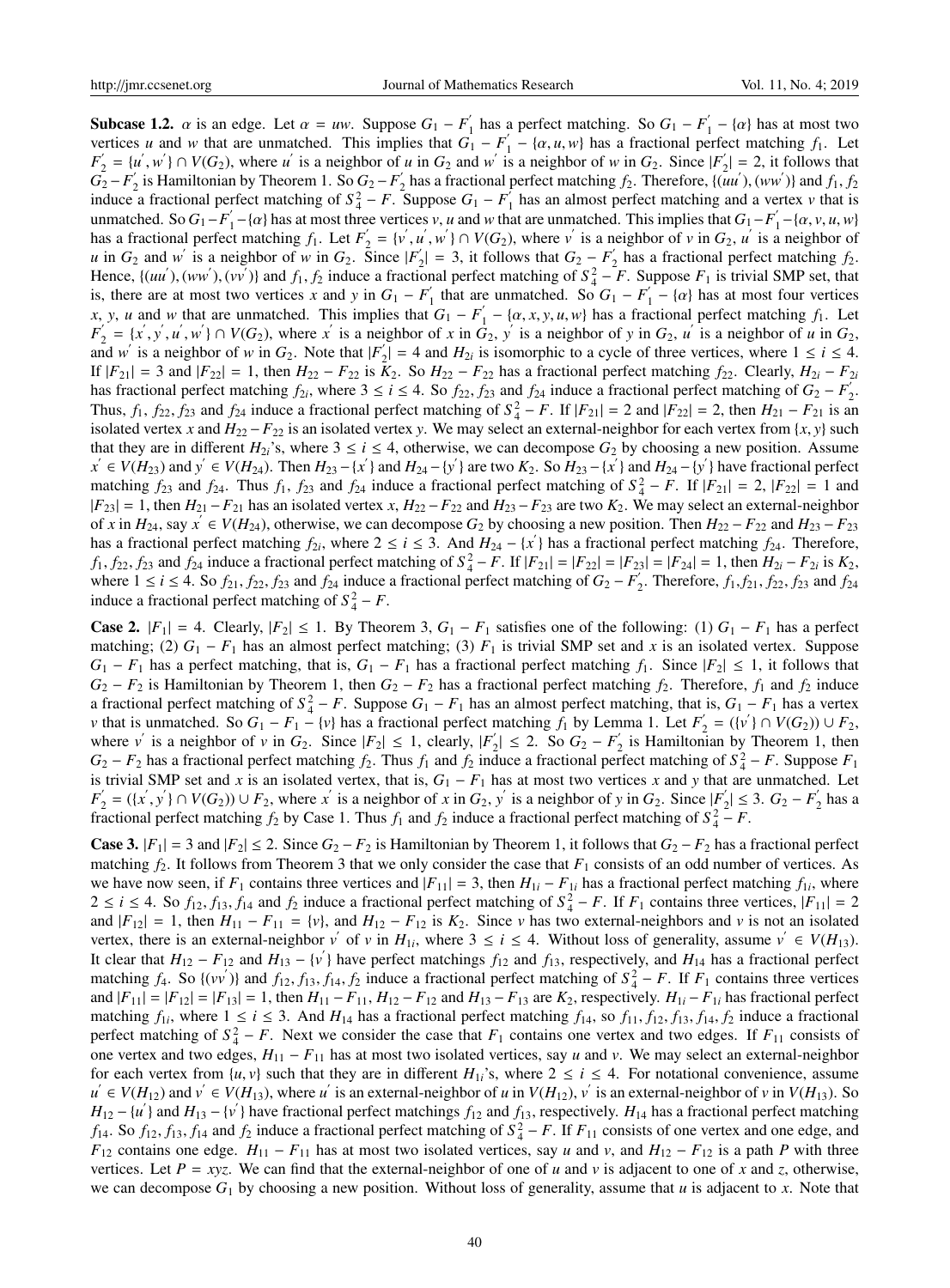there is the external-neighbor  $v'$  of  $v$  in  $H_{1i}$ , where  $3 \le i \le 4$ . Assume  $v' \in V(H_{13})$ , then  $H_{13} - \{v' \}$  has a fractional perfect matching  $f_{13}$ . Clearly,  $H_{14}$  has a fractional perfect matching  $f_{14}$ . So  $\{(ux), (yz), (vv')\}$  and  $f_{13}, f_{14}, f_2$  induce a fractional perfect matching of  $S_4^2 - F$ . If  $F_1$  contains cross edges such that  $F_{11}$  consists of one vertex and  $F_{12}$  contains one edge, we can obtain  $H_{11} - F_{11}$  has a fractional perfect matching  $f_{11}$  and  $H_{12} - F_{12}$  is a path  $P = uvw$  with three vertices. It obvious that we can find the external-neighbor *u'* of *u* in  $H_{1i}$ , where  $3 \le i \le 4$ . Assume  $u' \in V(H_{13})$ . Moreover,  $H_{13} - \{u'\}$  and  $H_{14}$  have fractional perfect matchings  $f_{13}$  and  $f_{14}$ , respectively. When  $F_1$  contains no cross edges, we can choose a new position to decompose  $G_1$  such that  $|F_{12} \cap E(H_{12})| = 1$  and  $F_{11}$  consists of one vertex. So  $\{(uu'), (vw)\}$  and  $f_{11}, f_{13}, f_{14}$ induce a fractional perfect matching of  $G_1 - F_1$ . Thus  $\{(uu'), (vw)\}$  and  $f_{11}, f_{13}, f_{14}, f_2$  induce a fractional perfect matching of  $S_4^2 - F$ .

**Case 4.**  $|F_1| \le 2$ . By the Case 2 and Case 3,  $S_4^2 - F$  has a fractional perfect matching.

Thus, we prove that every optimal FSMP set of  $S_4^2$  is trivial, that is,  $S_4^2$  is fractional strongly super matched.

With Lemma 3 and Lemma 4 proved, we immediately obtain the following result.

**Theorem 7**  $f \text{ smp}(S_4^2) = 5$ . Moreover,  $S_4^2$  is fractional strongly super matched.

#### References

Birgham, R. C., Harry, F., Biolin, E. C., & Yellen, J. (2005), *Perfect matching preclusion,* Congr. *Numer, 174*, 185-192.

- Bonneville, P., Cheng, E., & Renzi, J. (2011). Strong matching preclusion for the alternating groups and split-stars, *JOIN 4*, 277-298.
- Cheng, E., Lesniak, L., Lipman, M. J., & Lipták, L. (2008). Matching preclusion for alternating group graphs and their generalizations. *Inter. J. Found. Comput. Sci. 19,* 1413-1437.
- Cheng, E., Lesniak, L., Lipman, M. J., & Lipták, L. (2009). Conditional matching preclusion sets, *Inform. Sci. 179*, 1092-1101.
- Cheng, E., Lipman, M. J., & Park, H. A. (2001). Super connectivity of star graphs, alternating group graphs and split-stars, *Ars Combin. 59*, 107-116.
- Cheng, E., & Lipták, L. (2007). Matching preclusion for some interconnection networks, Networks, 50, 173-180.
- Cheng, E., & Siddiqui, O. (2016). Strong matching preclusion of arrangement graphs, *JOIN 16*, 1650004.
- Day, K., & Tripathi, A. (1992). Arrangement graphs: a class of generalized star graphs. *Inf. Process. Lett, 42*, 235-241.
- Hsu, H. C., Li, T. K., Tan, J. J. M., & Hsu, L. H. (2004). Fault Hamiltonicity and fault Hamiltonian connectivity of the arrangement graphs, *IEEE Transactions on Computers, 53*, 39C53.
- Jwo, J. S., Lakshmivarahan, S., & Dhall, S. K. (1993). A new class of interconnection networks based on the alternating group, *Networks 23,* 315-326.
- Lin, R., & Zhang, H. (2017). Matching preclusion and conditional edge-fault Hamiltonicity of binary de Bruijn graphs, *Discrete Appl. Math. 233,* 104-117.
- Liu, Y., & Liu, W. (2016). Fractional matching preclusion number of graphs, *J. Comb. Optim. 34*, 522-533.
- Ma, T., Mao, Y., Cheng, E., & Melekian, C. (2018). *Fractional matching preclusion for (burnt) pancake graphs,* I-SPAN. 00030, 133-141.
- Ma, T., Mao, Y., Cheng, E., & Wang, J. (2018). Fractional matching preclusion for (*n*, *k*)-star graphs, *Parall. Process. Lett. 28,* 1850017.
- Mao, Y., Wang, Z., Cheng, E., & Melekian, C. (2018). Strong matching preclusion number of graphs, *Theor. Comput. Sci. 713*, 11-20.
- Park, J. H., & Ihm, I. (2011). Strong Matching Preclusion,*Theor. Comput. Sci. 412*, 6409-6419.
- Scheinerman, E. R., & Ullman, D. H. (1997) *Fractional Graph Theory: A Rational Approach to the Theory of Graphs*, John Wiley, New York.
- Wang, Z., Mao, Y., Cheng, E., & Zou, J. (2019). Matching preclusion number of graphs, *Theor. Comput. Sci. 759*, 61-71.
- Wang, Z., Melekian, C., Cheng, E., & Mao, Y. (2019). Matching preclusion number in product graphs, *Theor. Comput. Sci. 755*, 38-47.